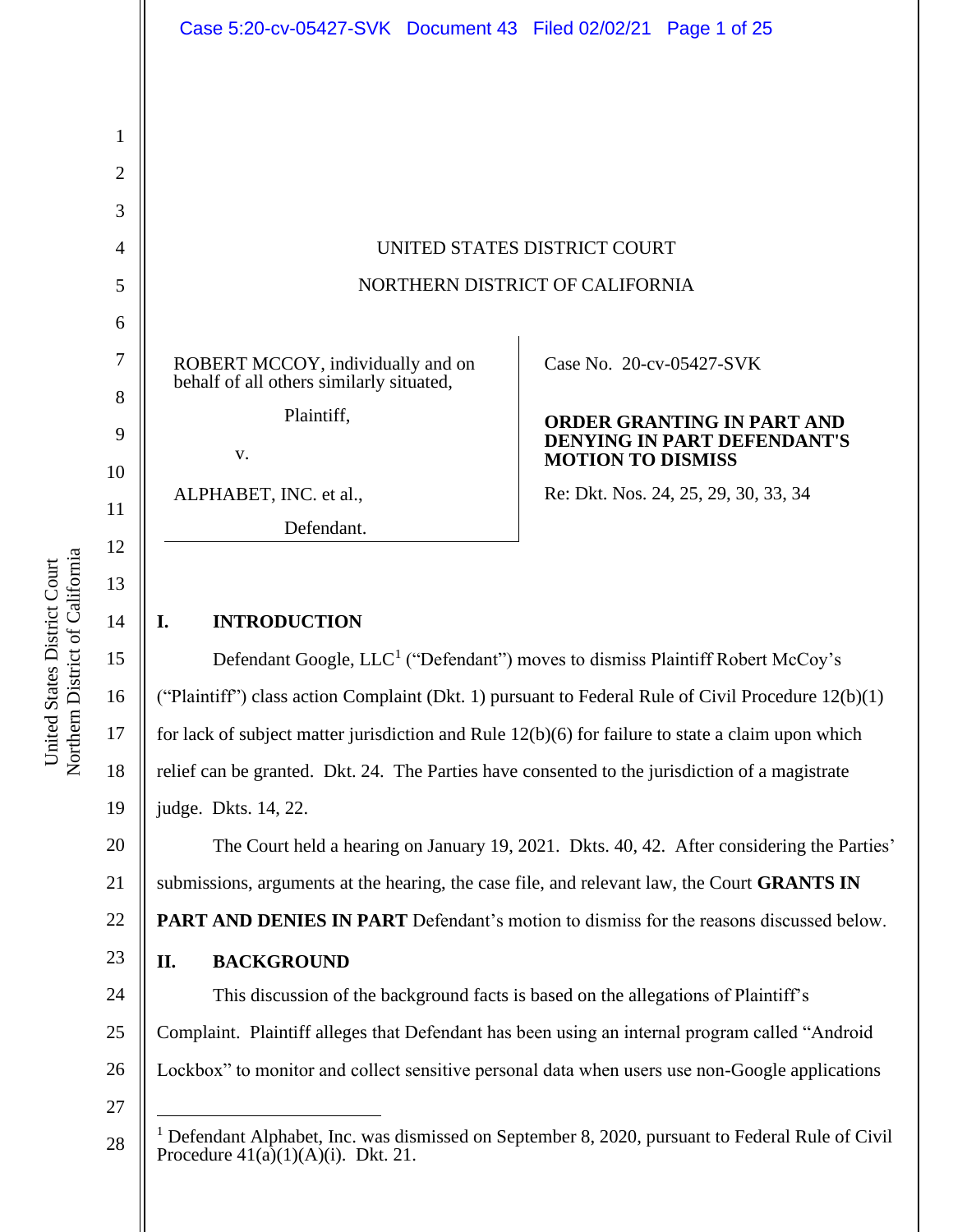("apps") on their Android smartphones. Dkt. 1 ¶ 4. Personal data collected includes when and how often the non-Google apps are used and the amount of time a user spends on the non-Google apps. *Id.* at ¶¶ 25, 40. Plaintiff alleges that while Defendant claims its practices are authorized, this is not the case and Defendant's Privacy Policy does not adequately disclose or seek consent to monitor, collect, or use Android smartphone user's sensitive personal data while using the non-Google apps. *Id.* at  $\P$  27. Further, while users are told Defendant will collect personal data "to offer a more personalized experience," this is not true and Defendant uses the sensitive personal data to "obtain lucrative behind the scenes technical insight that it can use to develop competing apps against its competitors. *Id.* at ¶ 33, 36-38.

10 11 12 On August 5, 2020, Plaintiff filed a class action Complaint in this action. Dkt. 1. Defendant filed a motion to dismiss on September 30, 2020 and the motion to dismiss hearing was held on January 19, 2021. Dkts. 24, 40, 42.

13

14

15

16

17

18

1

2

3

4

5

6

7

8

9

# **III. REQUEST FOR JUDICIAL NOTICE AND INCORPORATION BY REFERENCE**

Defendant asks this Court to take judicial notice of Exhibits 1, 2A-2D, 3, 4, and 5 attached to the Declaration of Christina Lee ("Lee Declaration" or "Lee Decl."). Dkt. 25. Defendant further argues that Exhibits 1, 2A-2D, and 3 can also be considered under the doctrine of incorporation by reference.

#### **A. Legal Standard**

19 20 21 22 23 24 25 26 27 28 There are two doctrines that allow district courts to consider material outside the pleadings without converting a motion to dismiss into a motion for summary judgment: judicial notice under Federal Rule of Evidence 201 and incorporation by reference. *Khoja v. Orexigen Therapeutics, Inc.*, 899 F.3d 988, 998 (9th Cir. 2018), *cert. denied sub nom. Hagan v. Khoja*, — U.S. —, 139 S. Ct. 2615, 204 L. Ed. 2d 264 (2019). "The court may judicially notice a fact that is not subject to reasonable dispute." Fed. R. Evid. 201(b). A fact is "not subject to reasonable dispute" if it "is generally known" or "can be accurately and readily determined from sources whose accuracy cannot reasonably be questioned." Fed. R. Evid.  $201(b)(1)-(2)$ . However, "[j]ust because the document itself is susceptible to judicial notice does not mean that every assertion of fact within that document is judicially noticeable for its truth." *Khoja*, 899 F.3d at 999.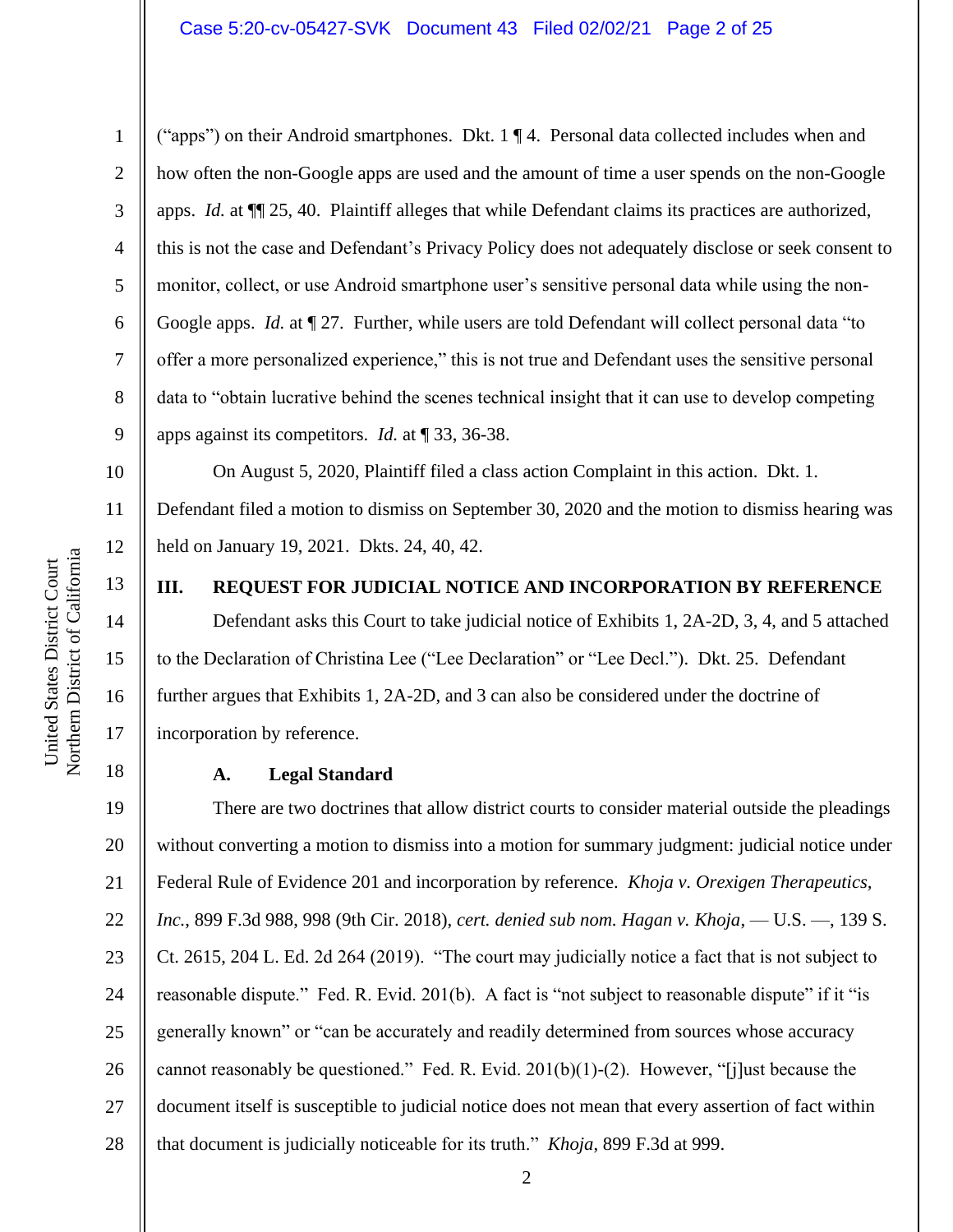#### Case 5:20-cv-05427-SVK Document 43 Filed 02/02/21 Page 3 of 25

1

2

3

4

5

6

7

8

9

10

11

12

13

14

15

16

17

18

19

Incorporation by reference is a judicially created doctrine that allows a court to consider certain documents as though they are part of the complaint itself. *Khoja*, 899 F.3d at 1002. "The doctrine prevents plaintiffs from selecting only portions of documents that support their claims, while omitting portions of those very documents that weaken—or doom—their claims." *Id.* A defendant can seek to incorporate a document into the complaint "if the plaintiff refers extensively to the document or the document forms the basis of the plaintiff's claim." *U.S. v. Ritchie*, 342 F.3d 903, 908 (9th Cir. 2003). While the "mere mention" of the existence of a document is insufficient to incorporate a document, it is proper to incorporate a document if the claim "necessarily depended" on them. *Khoja*, 899 F.3d at 1002.

After a defendant offers such a document, the district court can treat the document as part of the complaint, and "thus may assume that its contents are true for purposes of a motion to dismiss under Rule 12(b)(6)." *Ritchie*, 342 F.3d at 908. However, "[w]hile this is generally true, it is improper to assume the truth of an incorporated document if such assumptions only serve to dispute facts stated in a well-pleaded complaint." *Khoja*, 899 F.3d at 1003. Indeed, using extrinsic documents to "resolve competing theories against the complaint risks premature dismissals of plausible claims that may turn out to be valid after discovery" and it is "improper to do so only to resolve factual disputes against the plaintiff's well-pled allegations in the complaint." *Id.* at 998, 1014.

#### **B. Analysis**

20 21 22 23 24 25 26 27 28 Exhibit 1 is a copy of the article "Internal Google Program Taps Data on Rival Android Apps," which was published in *The Information*. Dkt. 25 at 2; Dkt. 25-2. Defendant asks the Court to take judicial notice of this document because it is a publicly available webpage and not subject to reasonable dispute. Dkt. 25 at 4. Defendant also argues that the Court should treat the article as incorporated by reference because Plaintiff relies and quotes from this article. *Id.* at 5. Plaintiff opposes Defendant's request, arguing that the article is not judicially noticeable because "the meaning of the specific statements that Google seeks to have judicially noticed are at the center of this dispute and subject to multiple interpretations." Dkt. 30 at 4. "It is well-established that '[c]ourts may take judicial notice of publications introduced to indicate what was in the public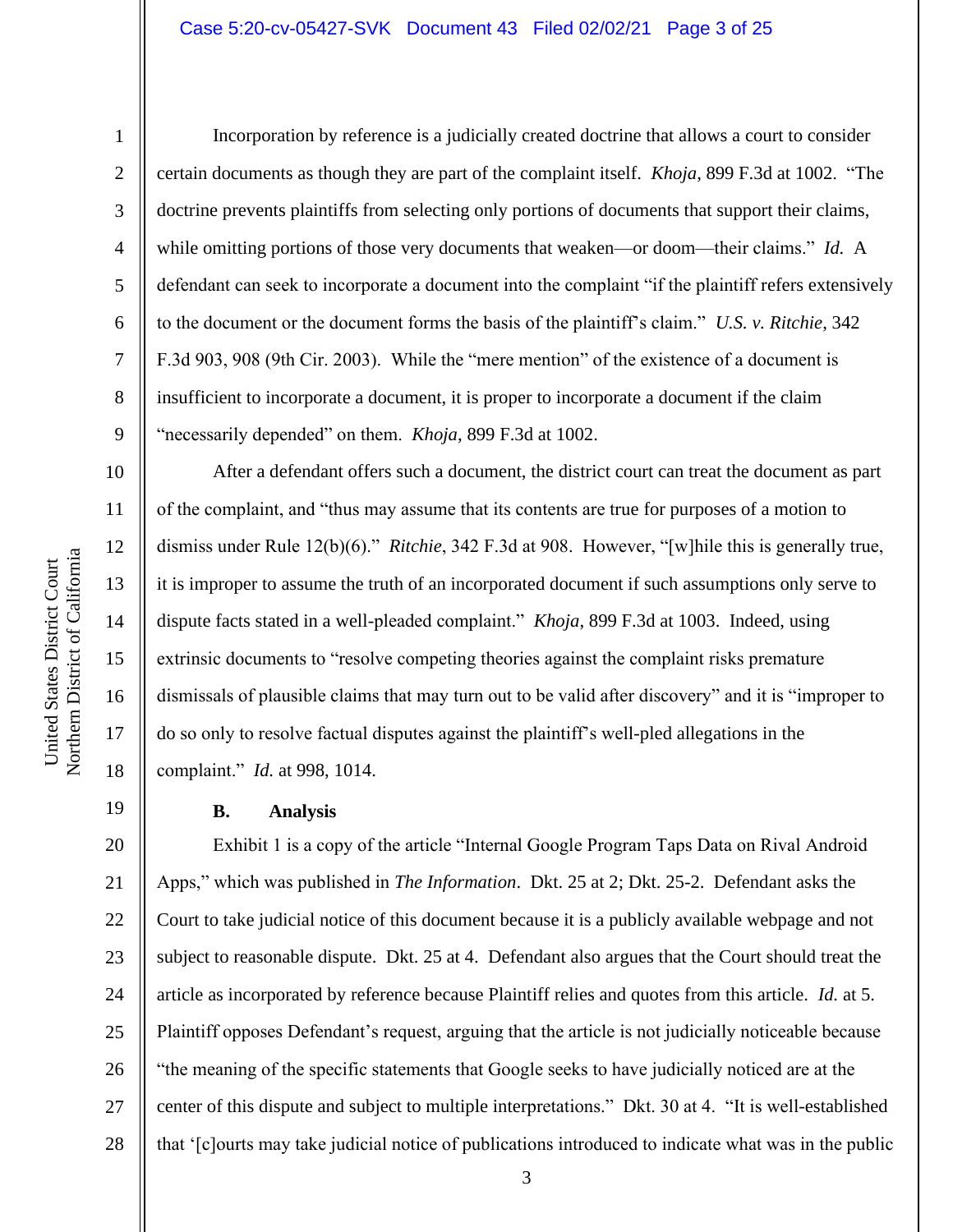#### Case 5:20-cv-05427-SVK Document 43 Filed 02/02/21 Page 4 of 25

1

2

3

4

5

6

7

8

9

realm at the time, not whether the contents of those articles were in fact true.'" *In re Google Assistant Privacy Litig.*, 457 F. Supp. 3d 797, 813 (N.D. Cal. 2020) (quoting *Von Saher v. Norton Simon Museum of Art at Pasadena*, 592 F.3d 954, 960 (9th Cir. 2010)). The Court therefore takes judicial notice of the fact that *The Information* published allegations contained in the article, but not of the truth of those allegations. Here, Defendant is not asking the Court to treat the contents of the article as true, so the Court need not reach the issue of incorporation by reference. *See id.*  (reasoning that Defendants are not asking the Court to treat the news report as true and "indeed, they dispute its truth"). Accordingly, the Court takes judicial notice of the article, but not of the truth of the article. The request for judicial notice of Exhibit A is **GRANTED**.

10 11 12 13 14 15 16 17 18 19 20 21 22 23 24 25 26 Defendant also asks the Court to consider Exhibits 2A-2D, which include various versions of Defendant's Privacy Policy, and Exhibit 3, Defendant's Terms of Service ("TOS"). Dkts. 25 at 2; 25-3-25-7. Defendant asks the Court to take judicial notice of these documents because they are from publicly available webpages and not subject to reasonable dispute. Dkt. 25 at 4. Defendant also contends that the Court should treat these documents as incorporated by reference because Plaintiff's "claims repeatedly cite and necessarily depend on Google's Privacy Policy and TOS." Dkt. 25 at 5. Plaintiff contends that it would be improper to incorporate by reference Defendant's current version of its Privacy Policy, which was updated on August 28, 2020, after this Complaint was filed. Dkt. 30 at 8. However, the Privacy Policy and the TOS are referenced extensively throughout the Complaint and form the basis for Plaintiff's claims. *See, e.g.*, Dkt. 1 ¶¶ 37-40, 68, 101, 103, 138-40, 142-43, 149, 152-53, 156, and nn.2, 6-7, 8-9, 11. Additionally, Plaintiff cites to and relies on Defendant's submissions, including the current version of Defendant's Privacy Policy, in Plaintiff's opposition brief. Accordingly, Defendant's request to incorporate by reference the various versions of the Privacy Policy (Dkts. 25-4-25-6) and the TOS (Dkt. 25-7) is **GRANTED**. *See in re Google Assistant Privacy Litig.*, 457 F. Supp. 3d at 813-14 (granting Google's request to incorporate by reference the Terms of Service and Privacy Policy). Lastly, Defendant asks the Court to take judicial notice of Exhibit 4, Defendant's "Share

27 28 usage & diagnostics information with Google" support webpage, and Exhibit 5, Defendant's "See & control your Web & App Activity." Dkts. 25 at 2-3; 25-8-25-9. Defendant argues that these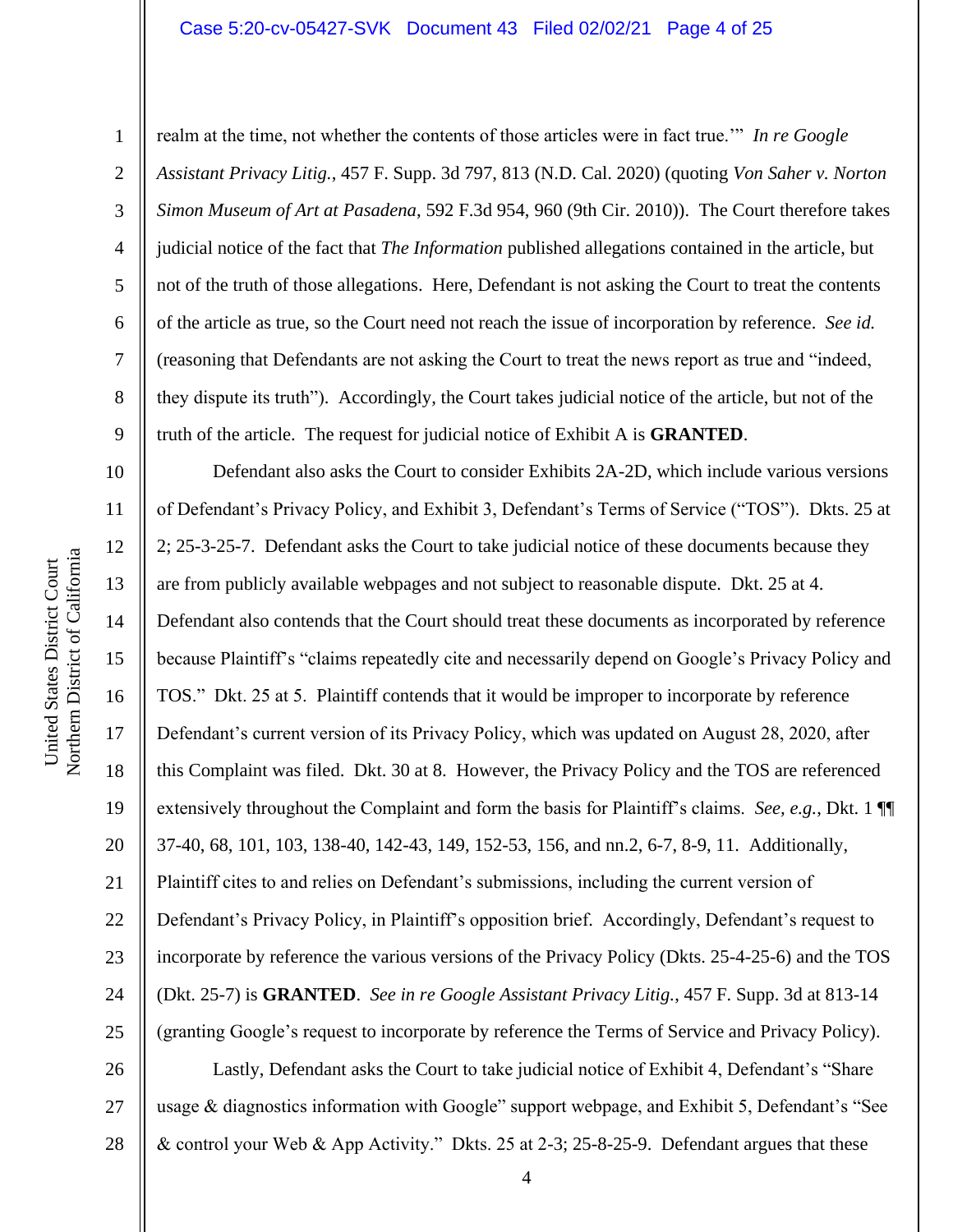documents "are publicly available webpages, and not subject to reasonable dispute." Dkt. 25 at 4. The Court takes judicial notice of these webpages for the fact that Defendant made these statements, but not for the truth of those statements. The request for judicial notice is

## **GRANTED**.

## **IV. MOTION TO DISMISS**

# **A. Legal standard**

7

8

9

10

11

12

13

14

15

16

17

18

19

20

21

22

23

24

1

2

3

4

5

6

## **1. Motion to Dismiss Under Federal Rule of Civil Procedure 12(b)(1)**

A defendant may move to dismiss an action for lack of subject matter jurisdiction under Federal Rule of Civil Procedure 12(b)(1). Article III standing is a threshold requirement for federal court jurisdiction. *Lujan v. Defenders of Wildlife*, 504 U.S. 555, 559-60, 112 S. Ct. 2130, 119 L. Ed. 2d 351 (1992). The party seeking standing must show that "(1) he or she has suffered an injury in fact that is concrete and particularized, and actual or imminent; (2) the injury is fairly traceable to the challenged conduct; and (3) the injury is likely to be redressed by a favorable court decision." *Salmon Spawning & Recovery Alliance v. Gutierrez*, 545 F.3d 1220, 1225 (9th Cir. 2008) (citing *Lujan*, 504 U.S. at 560-61, 112 S. Ct. 2130, 119 L. Ed. 2d 351).

A party moving to dismiss under Rule 12(b)(1) may make a facial challenge by asserting that "the allegations contained in [the] complaint are insufficient on their face to invoke federal jurisdiction." *Safe Air for Everyone v. Meyer*, 373 F.3d 1035, 1039 (9th Cir. 2004). The Court "must accept as true all material allegations of the complaint, and must construe the complaint in favor of the complaining party." *Warth v. Seldin*, 422 U.S. 490, 501, 95 S. Ct. 2197, 45 L. Ed. 2d 343 (1975). "At the pleading stage, general factual allegations of injury resulting from the defendant's conduct may suffice, for on a motion to dismiss, we presume that general allegations embrace those specific facts that are necessary to support the claim." *Lujan*, 504 U.S. at 561, 112 S. Ct. 2130, 119 L. Ed. 2d 351 (internal quotation marks and citation omitted).

25

26

27

28

**2. Motion to Dismiss Pursuant to Federal Rule of Civil Procedure 12(b)(6)** Under Rule 12(b)(6), a district court must dismiss a complaint if it fails to state a claim upon which relief can be granted. In ruling on a motion to dismiss, the court may consider only "the complaint, materials incorporated into the complaint by reference, and matters of which the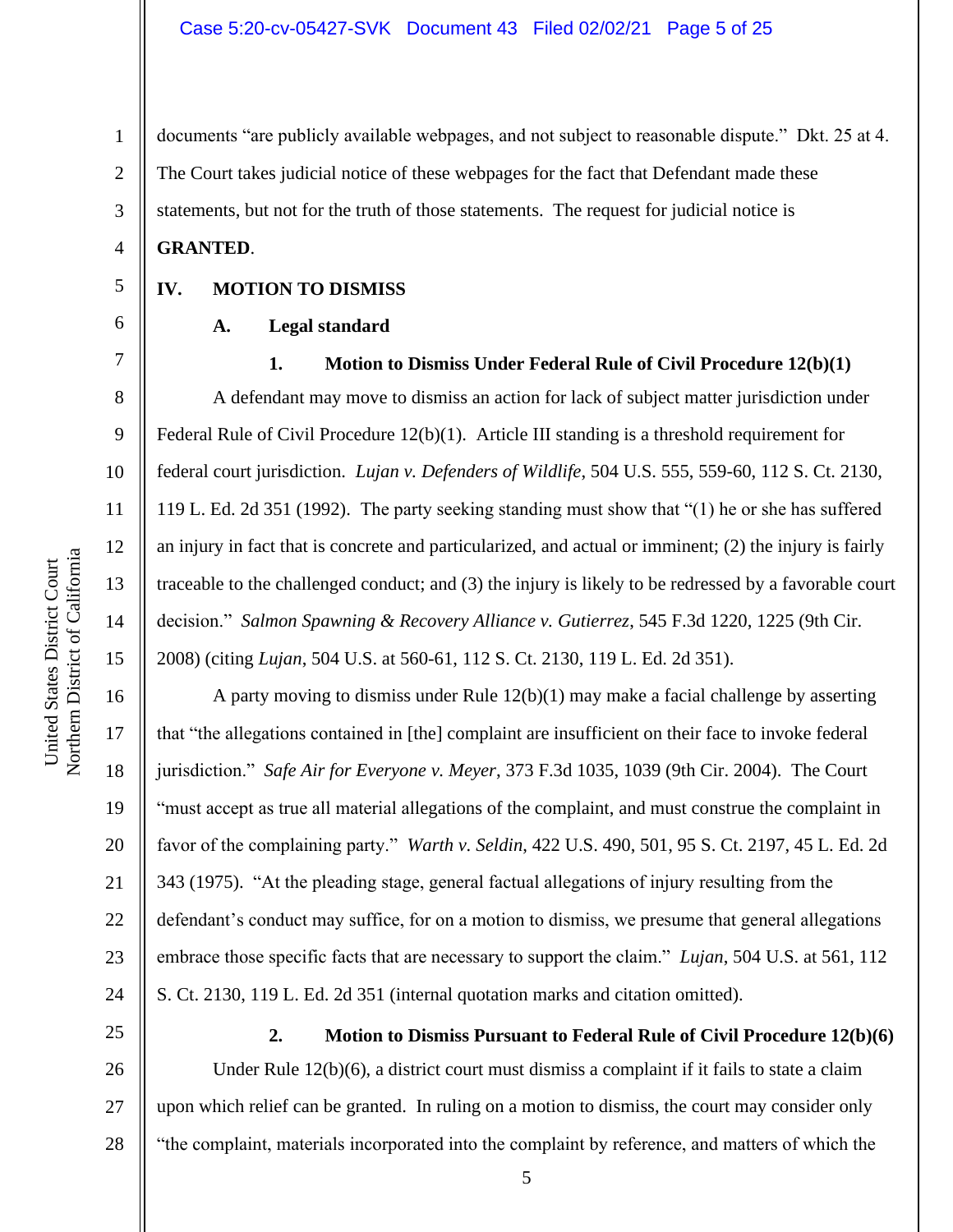#### Case 5:20-cv-05427-SVK Document 43 Filed 02/02/21 Page 6 of 25

1

2

3

4

5

6

7

8

9

10

11

12

13

14

15

16

17

court may take judicial notice." *Metzler Inv. GMBH v. Corinthian Colls., Inc.*, 540 F.3d 1049, 1061 (9th Cir. 2008) (citation omitted). In deciding whether the plaintiff has stated a claim, the court must assume the plaintiff's allegations are true and draw all reasonable inferences in the plaintiff's favor. *Usher v. City of L.A.*, 828 F.2d 556, 561 (9th Cir. 1987). However, the court is not required to accept as true "allegations that are merely conclusory, unwarranted deductions of fact, or unreasonable inferences." *In re Gilead Scis. Sec. Litig.*, 536 F.3d 1049, 1055 (9th Cir. 2008) (citation omitted).

To survive a motion to dismiss under Rule 12(b)(6), the plaintiff must allege "enough facts to state a claim to relief that is plausible on its face." *Bell Atl. Corp. v. Twombly*, 550 U.S. 544, 570, 127 S. Ct. 1955, 167 L. Ed. 2d 929 (2007). This "facial plausibility" standard requires the plaintiff to allege facts that add up to "more than a sheer possibility that a defendant has acted unlawfully." *Ashcroft v. Iqbal*, 556 U.S. 662, 678, 129 S. Ct. 1937, 173 L. Ed. 2d 868 (2009).

Courts should freely give leave to amend unless the district court determines that it is clear that the complaint's deficiencies cannot be cured by amendment. *Lucas v. Dep't of Corr.*, 66 F.3d 245, 248 (9th Cir. 1995). When amendment would be futile, the court may dismiss without leave to amend. *Dumas v. Kipp*, 90 F.3d 386, 393 (9th Cir. 1996).

# **B. Analysis**

18 19 20 21 22 23 24 25 26 27 28 Plaintiff alleges that the issue in this case is Defendant's collection of third-party-app usage. Dkt. 1 ¶ 24. Specifically, Plaintiff alleges Defendant collects information on "when and how often an Android Smartphone user opens and runs non-Google apps and the amount of time spent in non-Google apps." *Id.* at ¶ 25; Dkt. 42 25:23-26:9; 35:21-22. Further, Plaintiff alleges Defendant uses this information "to gain an unfair advantage against its competitors in other industries, including social media platforms and applications such as TikTok, Facebook, and Instagram." Dkt. 1 ¶¶ 3, 29-30, 32, 36-38, 42; Dkt. 42 7:4-11. From this practice, Plaintiff asserts eleven claims: (1) intrusion upon seclusion; (2) invasion of privacy; (3) violation of California Civil Code § 1709; (4) violation of the California Consumer Privacy Act; (5) violation of California Unfair Competition Law; (6) violation of the California Consumers Legal Remedies Act; (7) breach of contract; (8) breach of implied contract; (9) unjust enrichment; (10) request for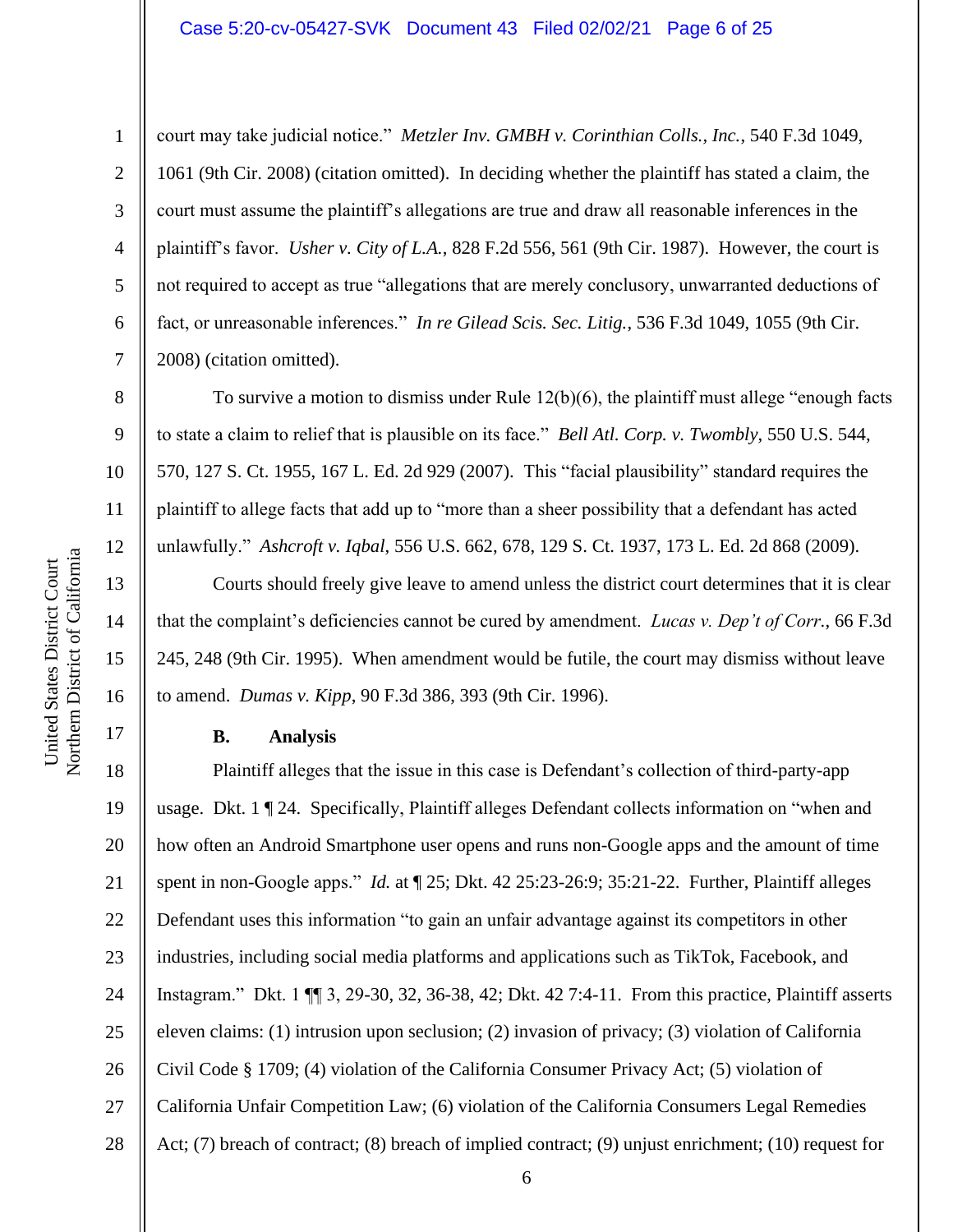relief under the Declaratory Judgment Act; and (11) request for relief under California's Invasion of Privacy Act. Defendant asserts an overarching argument that the Complaint should be dismissed in its entirety because Defendant disclosed its data collection practices in its Privacy Policy, and Plaintiff consented to that policy. Defendant also asserts arguments as to why each claim individually should be dismissed.

#### **1. Consent**

Defendant first argues that Plaintiff fails to allege an actual injury as required by the Article III standing requirements because Plaintiff consented to share his third-party-app usage data with Defendant. Dkt. 24 at 15. Defendant contends that Plaintiff acknowledges that he consented to share this data with Defendant and that Defendant disclosed how it might use that data in its Privacy Policy. *Id.* Further, Defendant argues that Defendant's disclosures and Plaintiff's consent are "an absolute defense to all claims under Rule 12(b)(6)." *Id.* at 16.

16 20 22 23 24 26 "[C]onsent is not an all-or-nothing proposition." *In re Google Inc.*, No. 13-MD-02430- LHK, 2013 WL 5423918, at \*12 (N.D. Cal. Sept. 26, 2013). Indeed, "[c]onsent is only effective if the person alleging harm consented to 'the particular conduct, or to substantially the same conduct' and if the alleged tortfeasor did not exceed the scope of that consent." *In re Google Location History Litig.*, 428 F. Supp. 3d 185, 190 (citing *Opperman v. Path, Inc.*, 205 F. Supp. 3d 1064, 1072-73 (N.D. Cal. 2016)). Here, Plaintiff acknowledges that he is "subject to Google's privacy policy, which is incorporated into the contract through the TOS." Dkt. 1 ¶ 140. Therefore, the question before the Court is whether the Privacy Policy adequately discloses to users that Defendant collects their information regarding use of third-party-apps and then uses that information to its competitive advantage such that users could fairly be said to have "consented" to these disclosures. *In re Google Assistant Privacy Litig.*, 457 F. Supp. 3d at 823. The Court considers this question objectively from "the perspective of a reasonable . . . user." *Id.* (quoting *In re Facebook, Inc., Consumer Privacy User Profile Litig.*, 402 F. Supp. 3d 767, 789 (N.D. Cal. 2019)).

The Privacy Policy that was in place at the time the Complaint was filed (Dkt. 25-5) and ////

1

2

3

4

5

6

7

8

9

10

11

12

13

14

15

17

18

19

21

25

27

28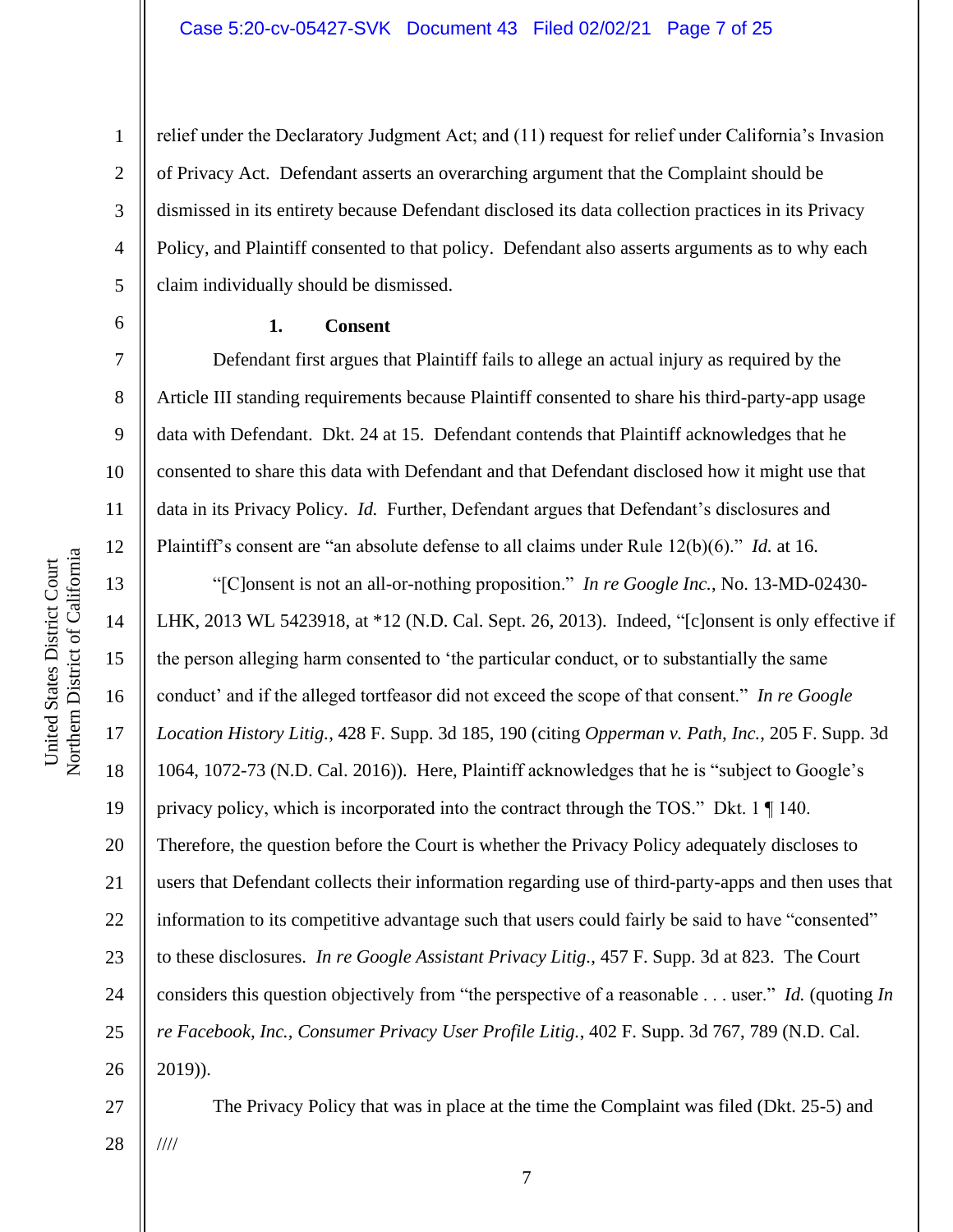| Case 5:20-cv-05427-SVK Document 43 Filed 02/02/21 Page 8 of 25 |  |  |  |
|----------------------------------------------------------------|--|--|--|
|----------------------------------------------------------------|--|--|--|

8 1 2 3 4 5 6 7 8 9 10 11 12 13 14 15 16 17 18 19 20 21 22 23 24 25 26 27 28 the most recently updated Privacy Policy (Dkt. 25-3) 2 have several provisions that address Defendant's collection and use of information: **We want you to understand the types of information we collect as you use our services** We collect information to provide better services to all our users – from figuring out basic stuff like which language you speak, to more complex things like which ads you'll find most useful, the people who matter most to you online, or which YouTube videos you might like. The information Google collects, and how that information is used, depends on how you use our services and how you manage your privacy controls. …. **Information we collect as you use our services Your apps, browsers & devices** We collect information about the apps, browsers, and devices you use to access Google services, which helps us provide features like automatic product updates and dimming your screen if your battery runs low. …. **Your activity** We collect information about your activity in our services, which we use to do things like recommend a YouTube video you might like. The activity information we collect may include… • Activity on third-party sites and apps that use our services …. **We use data to build better services**  …. **Develop new services**  We use the information we collect in existing services to help us develop new ones. For example, understanding how people organized their photos in Picasa, Google's first photos app, helped us design and launch Google Photos. …. //// <sup>2</sup> Both of which the Court has incorporated by reference, *see supra* Section III.B.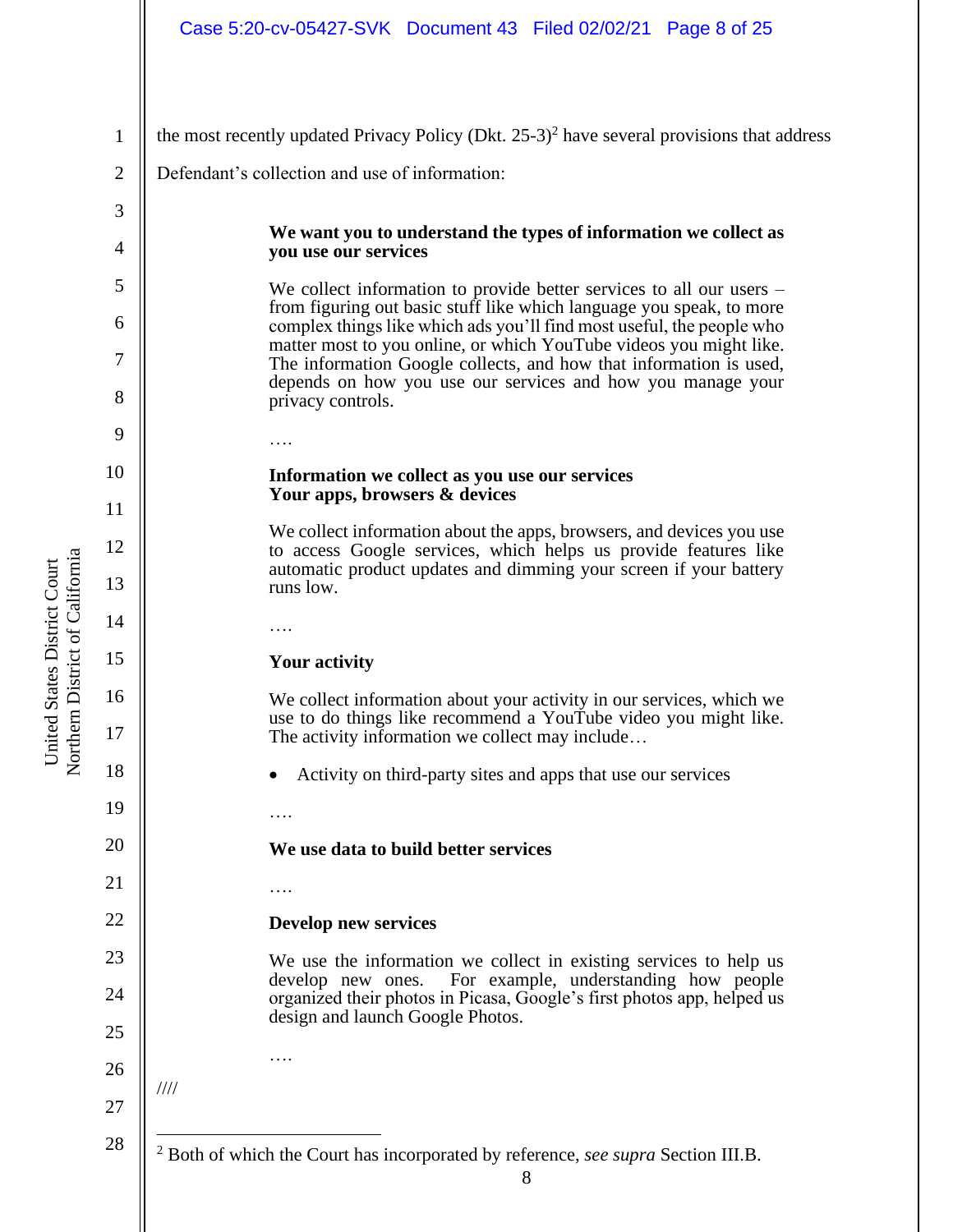|                | Case 5:20-cv-05427-SVK Document 43 Filed 02/02/21 Page 9 of 25                                                                             |  |  |  |
|----------------|--------------------------------------------------------------------------------------------------------------------------------------------|--|--|--|
| 1              | Categories of personal information we collect                                                                                              |  |  |  |
| $\overline{2}$ |                                                                                                                                            |  |  |  |
| 3              | [I] information about the interaction of your apps, browsers, and<br>devices with our services (like IP address, crash reports, and system |  |  |  |
| 4              | activity); and activity on third-party sites and apps that use our<br>services.                                                            |  |  |  |
| 5              |                                                                                                                                            |  |  |  |
| 6              | .                                                                                                                                          |  |  |  |
| 7              | Business purposes for which information may be used or<br>disclosed                                                                        |  |  |  |
| 8              |                                                                                                                                            |  |  |  |
| 9              | <b>Research and development:</b> Google uses information to improve<br>our services and to develop new products, features and technologies |  |  |  |
| 10             | that benefit our users and the public. For example, we use publicly<br>available information to help train Google's language models and    |  |  |  |
| 11             | build features like Google Translate.                                                                                                      |  |  |  |
| 12             | Dkts. 25-5 at 3-4, 6, 17, 18; 25-3 at 3-4, 6, 17, 18.                                                                                      |  |  |  |
| 13             | Defendant argues that from these statements "a reasonable person would understand that Google                                              |  |  |  |
| 14             | collects third-party-app usage data for a wide range of purposes, including the development of                                             |  |  |  |
| 15             | new products and services." Dkt. 24 at 16.                                                                                                 |  |  |  |
| 16             | On the other hand, Plaintiff contends that the language is vague, using only general terms                                                 |  |  |  |
| 17             | about the information Defendant may collect and how it may use that information. Dkt. 29 at 9,                                             |  |  |  |
| 18             | 28-29. Thus, Plaintiff argues, the language "could not be construed by a reasonable person to                                              |  |  |  |
| 19             | cover the conduct alleged in the Complaint" and therefore "Plaintiff and other Android users could                                         |  |  |  |
| 20             | not have consented to Google's misconduct." <i>Id.</i> at 9, 29. By way of example, in its opposition                                      |  |  |  |
| 21             | and at the hearing, Plaintiff argued that the Privacy Policy statement, "we collect information                                            |  |  |  |
| 22             | about your activity in our services, which we use to do things like recommend a YouTube video                                              |  |  |  |
| 23             | you might like" would not be interpreted by a reasonable person to mean that Defendant collects                                            |  |  |  |
| 24             | data about third-party apps that are not associated with Google. <i>Id.</i> at 27. Similarly, Plaintiff                                    |  |  |  |
| 25             | points to "activity on third-party sites and apps that use our services" as suggesting a limited range                                     |  |  |  |
| 26             | of collecting, such as of data from Google's own apps or apps that use Google's services. Id. at                                           |  |  |  |
| 27             | 28-29. As to how Defendant uses the information it collects, Plaintiff argues that in addition to                                          |  |  |  |
| 28             | generally vague, indeterminate language, the Privacy Policy sets forth misleading examples of                                              |  |  |  |

United States District Court<br>Northern District of California Northern District of California United States District Court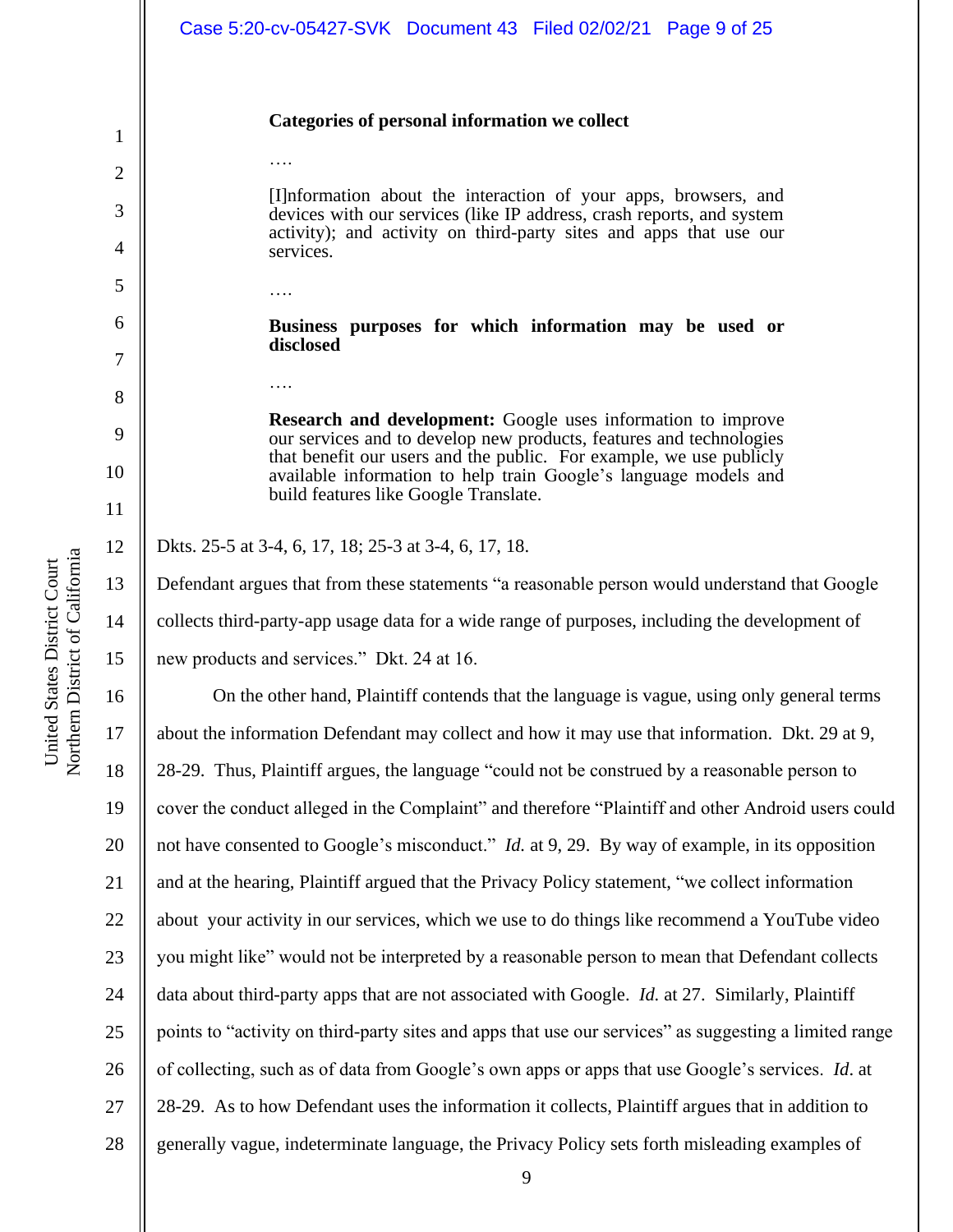using collected data for the development of Google Photos and Google Translate. *Id*. at 29. Plaintiff also argues that in support of disclosure, Defendant pieces together different parts of the Privacy Policy that are separated by as much as 14 pages. *See* Dkt. 25-3 at 4-6; 25-3 at 18.

"Defendants have the burden to establish the existence of consent." *See In re Google Assistant Privacy Litig.*, 457 F. Supp. 3d at 823. Further, "[i]t also bears repeating that, at the motion to dismiss stage, the Court must give Plaintiffs the benefit of all reasonable inferences." *Id.* In *Smith v. Facebook, Inc.*, the court reviewed Facebook's policies and found adequate disclosure and consent in that Facebook "discloses the precise conduct at issue in this case." 262 F. Supp. 3d 943, 954 (N.D. Cal. 2017). The court also noted, regarding the term "information" that, "a contractual term is not ambiguous just because it is broad." *Id*. The Ninth Circuit, affirming the district court's dismissal, concluded that the Terms and Policies, which stated that Facebook "collect[s] information when you visit or use third party websites and apps that use our Services" and "we use all of the information we have about you to show you relevant ads" was "[k]nowing authorization" and constituted consent. *Smith v. Facebook, Inc.*, 745 F. App'x 8, 8-9 (9th Cir. 2018) (emphasis added). Significantly, the Court found that, "A reasonable person viewing those disclosures would understand that Facebook maintains the practices of (a) collecting its users' data from third-party sites and (b) later using the data for advertising purposes." *Id.* (emphasis added).

19 20 21 22 23 24 25 26 27 28 The Privacy Policy in this case does not present the *Smith* level of specificity in support of a motion to dismiss. "[A]ctivity on third-party sites and apps that use our services" may not be understood by a reasonable user to include data from apps that are not associated with Defendant's services. Dkts. 25-5 at 4; 25-3 at 4. Further, examples of how the collected data is used may lead the reasonable user to conclude that the data is collected to enhance her personal experience, such as automatic product updates and dimming one's screen when the battery is low, or recommending a YouTube video the user may like. Dkts. 25-5 at 3-4; 25-3 at 4. To the extent data is collected for the development of new products, the examples point again to collection of data from Defendant's app or from public information. For instance, the Privacy Policy states that Defendant observed "how people organized their photos in Picasa, Google's first photos app" to

1

2

3

4

5

6

7

8

9

10

11

12

13

14

15

16

17

18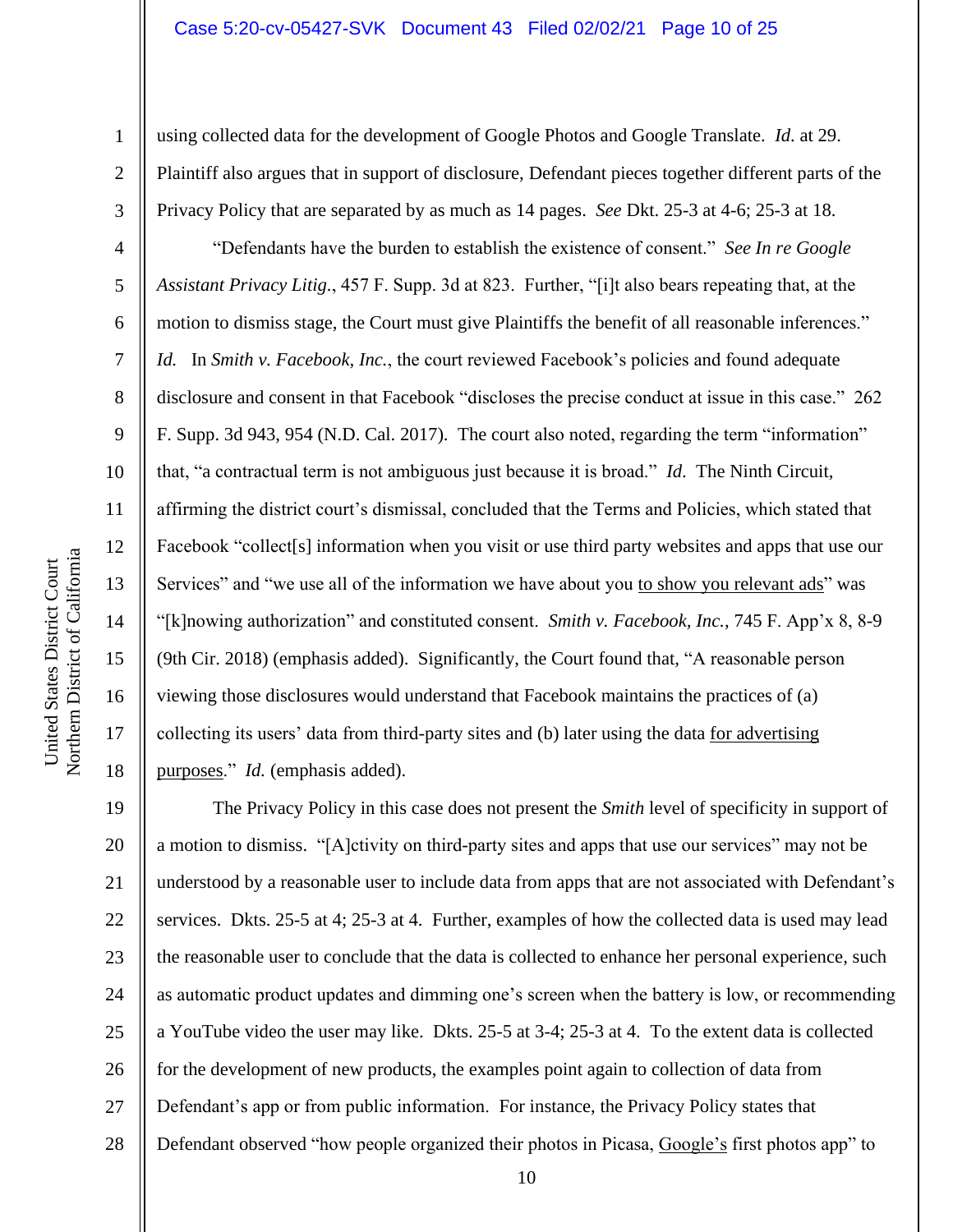## Case 5:20-cv-05427-SVK Document 43 Filed 02/02/21 Page 11 of 25

"design and launch Google Photos" and used "publicly available information to help train Google's language models and build features like Google Translate." Dkts. 25-5 at 6, 18; 25-3 at 6, 18 (emphases added). These statements may not be understood by a reasonable user to disclose collection of her usage information on an independent third-party app. Disclosure and acceptance of statements for a different purpose is not sufficient to establish explicit consent to the collection of information regarding use of third-party-apps for the purposes of using that information to Defendant's competitive advantage. *In re Google Inc.*, 2013 WL 5423918, at \*13 (finding that users' acceptance of statements in Google's TOS "does not establish explicit consent" because it was "under a different set of circumstances for a different purpose" and "consent to one [process] does not equate to consent to the other").

14 16 If "the contract language at issue is reasonably susceptible to more than one interpretation, with one of those interpretations suggesting consent and another belying it, the Court cannot decide the consent issue in [Defendant's] favor at the motion to dismiss stage." *In re Facebook, Inc., Consumer Privacy User Profile Litig.*, 402 F. Supp. 3d at 789. At the motion to dismiss stage, the Court is not prepared to rule that the Privacy Policy establishes an absolute bar to Plaintiff's claims. Thus, the Court finds that Plaintiff has adequately alleged that he has standing under Article III of the United States Constitution, and consent is not an absolute defense to all claims under Rule 12(b)(6). Accordingly, Defendant's motion to dismiss pursuant to Rule 12(b)(1) is **DENIED**.

# 20

21

22

23

24

25

1

2

3

4

5

6

7

8

9

10

11

12

13

15

17

18

19

## **2. Constitutional and Common-Law Privacy Claims**

Plaintiff alleges that Defendant violated his right to privacy under Article I, Section I of the California Constitution and the common law intrusion upon seclusion. Dkt. 1 ¶¶ 74-97. The Court treats these claims together because the common law and constitutional sources of privacy protection under California law are closely related. *See In re Google Assistant Privacy Litig.*, 457 F. Supp. 3d at 828-29; *In re Google Location History Litig.*, 428 F. Supp. 3d at 196.

26 27 28 "The California Constitution creates a privacy right that protects individuals' privacy from intrusion by private parties." *In re Google Location History Litigation*, 428 F. Supp. 3d at 196. To allege a violation of California's constitutional right to privacy, a plaintiff must allege "(1) a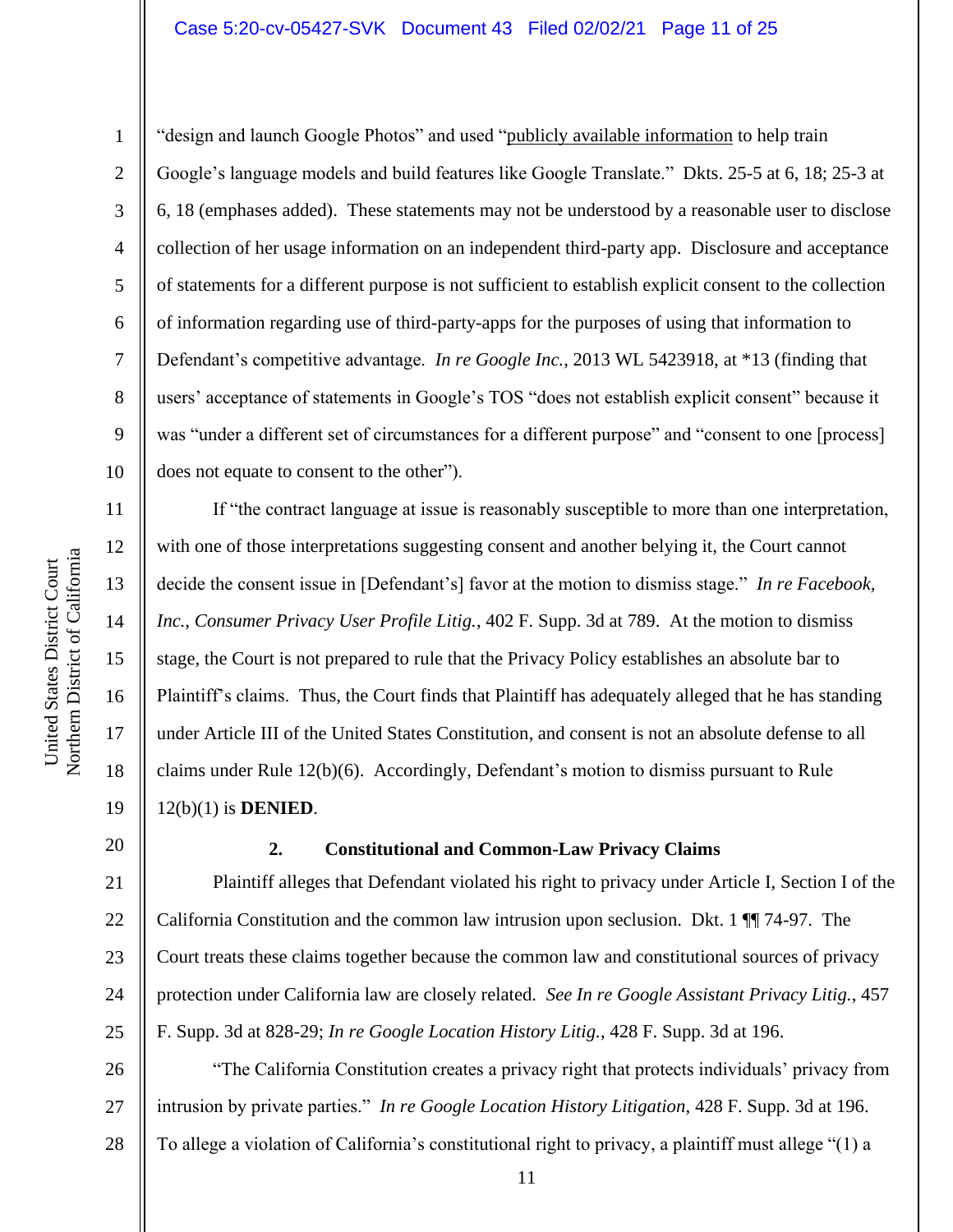legally protected privacy interest; (2) a reasonable expectation of privacy under the circumstances;

and (3) conduct by the defendant that amounts to a serious invasion of the protected privacy

3 4 5 6 7 8 9 10 11 12 13 14 interest." *Low v. LinkedIn Corp.*, 900 F. Supp. 2d 1010, 1024 (N.D. Cal. 2012) (citing *Hill v. Nat'l Collegiate Athletic Ass'n*, 7 Cal. 4th 1, 35-37, 26 Cal. Rptr. 2d 834, 865 P.2d 633 (1994)). The California Supreme Court has explained that "[l]egally recognized privacy interests are generally of two classes: (1) interests in precluding the dissemination or misuse of sensitive and confidential information ("informational privacy"); and (2) interests in making intimate personal decisions or conducting personal activities without observation, intrusion, or interference ("autonomy privacy")." *Hill*, 7 Cal. 4th at 35, 26 Cal. Rptr. 2d 834, 865 P.2d 633. Further, "[a]ctionable invasions of privacy must be sufficiently serious in their nature, scope, and actual or potential impact to constitute an egregious breach of the social norms underlying the privacy right." *Id.* at 37.

"To state a claim for intrusion upon seclusion, a plaintiff must allege (1) intrusion into a private place, conversation or matter (2) in a manner highly offensive to a reasonable person." *In re Google Assistant Privacy Litig.*, 457 F. Supp. 3d at 829 (citing *Shulman v. Group W Prods., Inc.*, 18 Cal. 4th 200, 231, 74 Cal. Rptr. 2d 843, 955 P.2d 469 (1998)). "This district sets a high bar for the requisite intrusion that is highly offensive to a reasonable person." *In re Google, Inc. Privacy Policy Litig.*, 58 F. Supp. 3d 968, 988 (N.D. Cal. 2014) (internal quotation marks and citation omitted).

20 21 22 23 24 25 26 27 28 Defendant contends that Plaintiff fails to allege a "legally protected privacy interest." Dkt. 24 at 19. Defendant also argues that Plaintiff has not pleaded that he had a reasonable expectation of privacy because the collection at issue was disclosed to him. *Id.* at 20. Further, Defendant argues Plaintiff "cannot establish an egregious breach of social norms" because there are no facts showing that any dissemination of Plaintiff's sensitive personal data took place and because of the type of "basic activity information" that Plaintiff alleges Defendant collected. *Id.* Plaintiff argues that Defendant's Privacy Policy "is silent as to the existence of Android Lockbox and its collection of sensitive personal data, including from third-party (*i.e.*, non-Google) apps." Dkt. 29 at 10. Plaintiff further argues that the "secretive nature" of Defendant's conduct and disregard for

15

16

17

18

19

1

2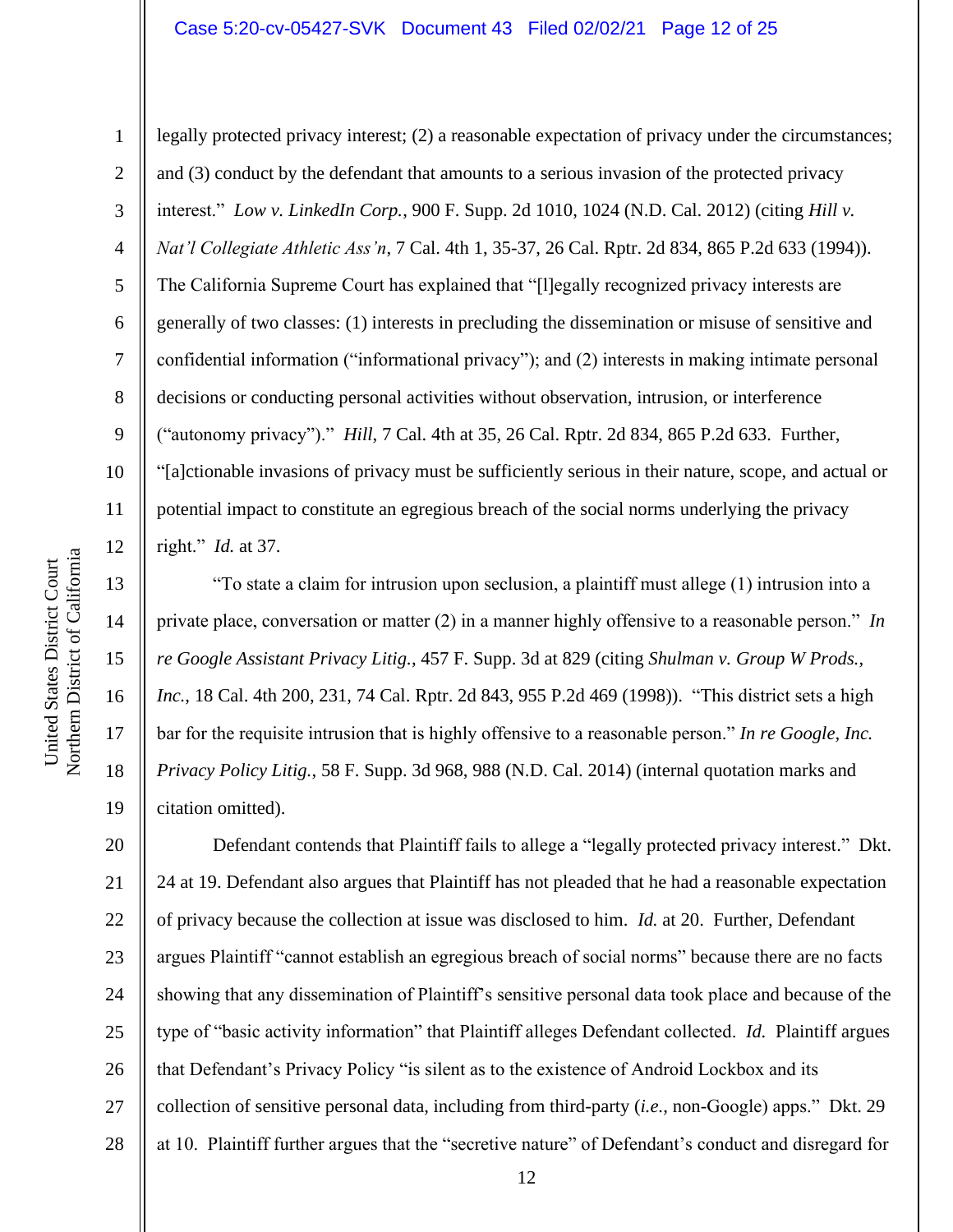1

2

3

4

5

6

7

8

9

10

11

12

13

14

15

16

17

18

19

20

21

22

user's privacy are sufficient to plead that this conduct is "highly offensive." *Id.* at 11.

As discussed above, see *supra* IV.B.1, a factual issue remains regarding the scope of Plaintiff's consent. While Plaintiff may have consented to the collection of activity of third-partyapp usage in some instances, the scope of that consent is not clear. Thus, there may have been a reasonable expectation of privacy under the circumstances, and Defendant's argument that Plaintiff has not pleaded that he had a reasonable expectation of privacy because the collection at issue was disclosed to him is not persuasive. However, even if Plaintiff sufficiently alleges that there is a legally protected privacy interest and a reasonable expectation of privacy, "[c]ourts in this district have consistently refused to characterize the disclosure of common, basic digital information to third parties as serious or egregious violations of social norms." *In re Google, Inc. Privacy Policy Litigation*, 58 F. Supp. 3d at 985. "Many courts have found that the collection and even disclosure to certain third parties—of personal information about the users of a technology may not constitute a sufficiently egregious breach of social norms to make out a common law or constitutional privacy claim." *In re Google Assistant Privacy Litigation*, 457 F. Supp. 3d at 830 (internal quotation marks and citation omitted). Indeed, "[t]hese courts have characterized the collection and disclosure of such data as 'routine commercial behavior.'" *Id.*  (citing *Low*, 900 F. Supp. 2d at 1025). For example, in *In re iPhone Application Litigation*, the court found that the information allegedly disclosed to third parties, which included "the unique device identifier number, personal data, and geolocation information," and "app-specific information such as which functions Plaintiff performed on the app," did not constitute an egregious breach of social norms even if it was transmitted without plaintiffs' knowledge and consent. 844 F. Supp. 2d at 1050, 1063.

23 24 25 26 27 28 Here, Plaintiff alleges that Defendant collected "confidential and sensitive data," including "how long Plaintiff's [sic] and Class members' [sic] use certain apps and how often apps were open." Dkt. 1 ¶ 93. In the Complaint and at the hearing, no other types of data were alleged and the Parties agreed that this was the scope of the allegations regarding the information collected. Dkt. 42 25:23-26:9; 35:21-22. At the hearing, Defendant represented that the app activity data was not tied to any personally identifiable information, was anonymized, and was aggregated. *Id.*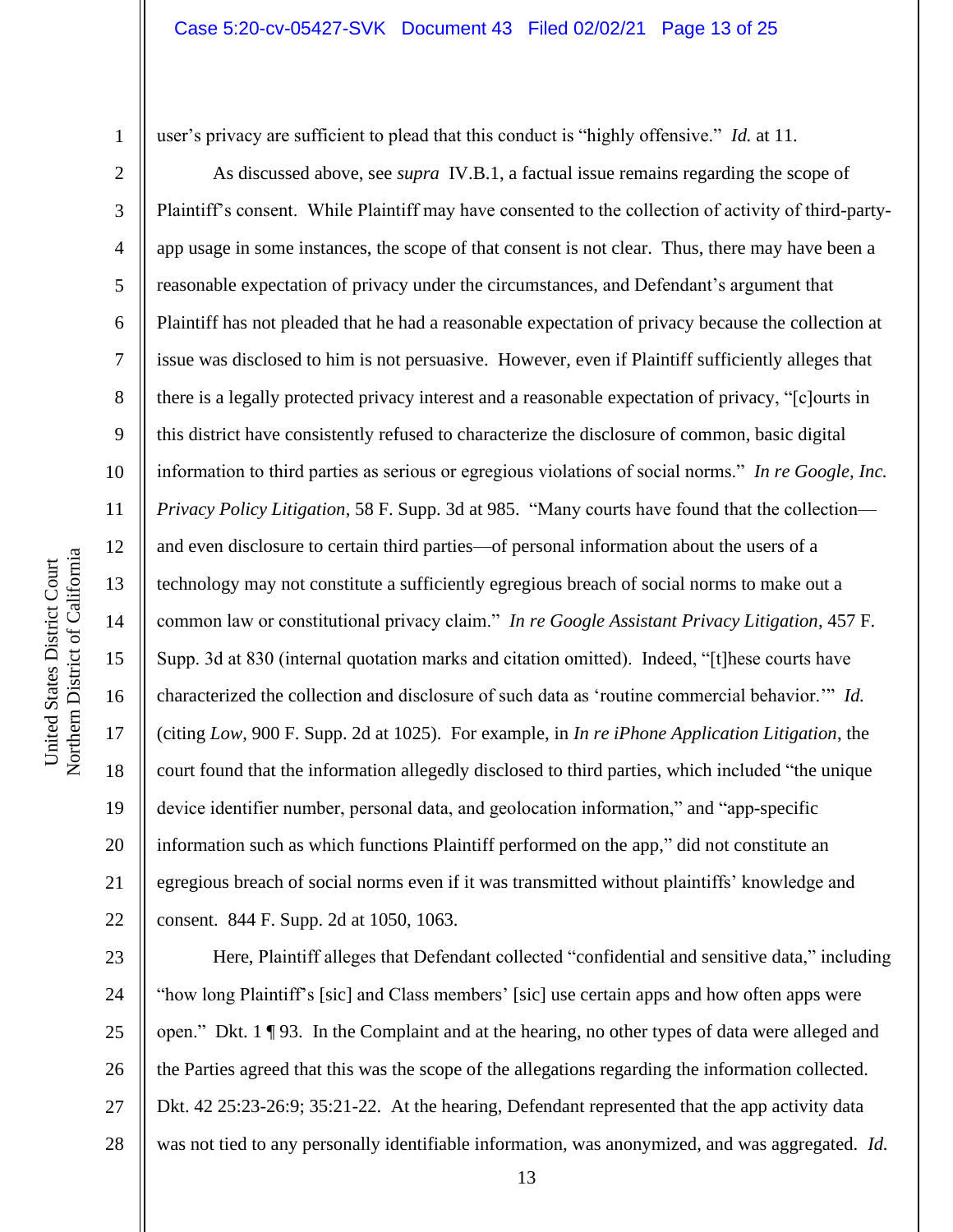at 16:1-7; 35:9-14; 35:20-22*.* Given the high bar in this district, the Court finds that Plaintiff has failed to adequately plead claims for invasion of privacy or intrusion upon seclusion. The data alleged to have been collected without Plaintiff's consent, the frequency and duration of use of certain apps, does not rise to the requisite level of an egregious breach of social norms or intrusion in a manner highly offensive to a reasonable person. *See In re Google, Inc. Privacy Policy Litigation*, 58 F. Supp. 3d at 985. Accordingly, Defendant's motion to dismiss Plaintiff's constitutional and common law privacy claims is **GRANTED**.

8

1

2

3

4

5

6

7

9

10

11

12

13

14

15

United States District Court

United States District Court

16

17

18

19

20

21

22

23

24

#### **3. California Civil Code § 1709 Claim**

"The elements of a tort action for deceit under section 1709 of California Civil Code are: (a) misrepresentation (false representation, concealment, or nondisclosure); (b) knowledge of falsity (or scienter); (c) intent to defraud, i.e., to induce reliance; (d) justifiable reliance; and (e) resulting damage." *Chassin Holdings Corp. v. Formula VC Ltd.*, No. 15-cv-02294-EMC, 2017 WL 66873, at \*8 (N.D. Cal. Jan. 6, 2017) (citing *Lazar v. Superior Court*, 909 P.2d 981, 984-85 (Cal. 1996) (internal quotation marks omitted). "In alleging fraud or mistake, a party must state with particularity the circumstances constitution fraud or mistake. Fed. R. Civ. Proc. 9(b). "Rule 9(b) ensures that allegations of fraud are specific enough to give defendants notice of the particular misconduct which is alleged to constitute the fraud charged so that they can defend against the charge and not just deny that they have done anything wrong." *Semegen v. Weidner*, 780 F.2d 727, 731 (9th Cir. 1985) (citation omitted). Defendant contends that Plaintiff fails to meet Rule 9(b)'s heightened pleading standard and define with particularity the basis for his claim, including "the time, place and specific content of the false representations as well as the identities of the parties to the misrepresentation." Dkt. 24 at 25 (citation omitted). Defendant further contends that Plaintiff fails to identify any false or misleading statements or omissions, reliance on these statements, and any resulting damage. *Id.* at 26-27; Dkt. 33 at 15-16.

25 26 27 28 Here, Plaintiff alleges that Defendant's Privacy Policy only partially discloses the extent of the data being collected, while actually monitoring and collecting sensitive personal data to gain an advantage over competitors. Dkts. 1 ¶¶ 33, 35-38, 101-05; 29 at 15-16. Plaintiff alleges that he relied on Defendant's misrepresentations in a prompt during the setup process where Defendant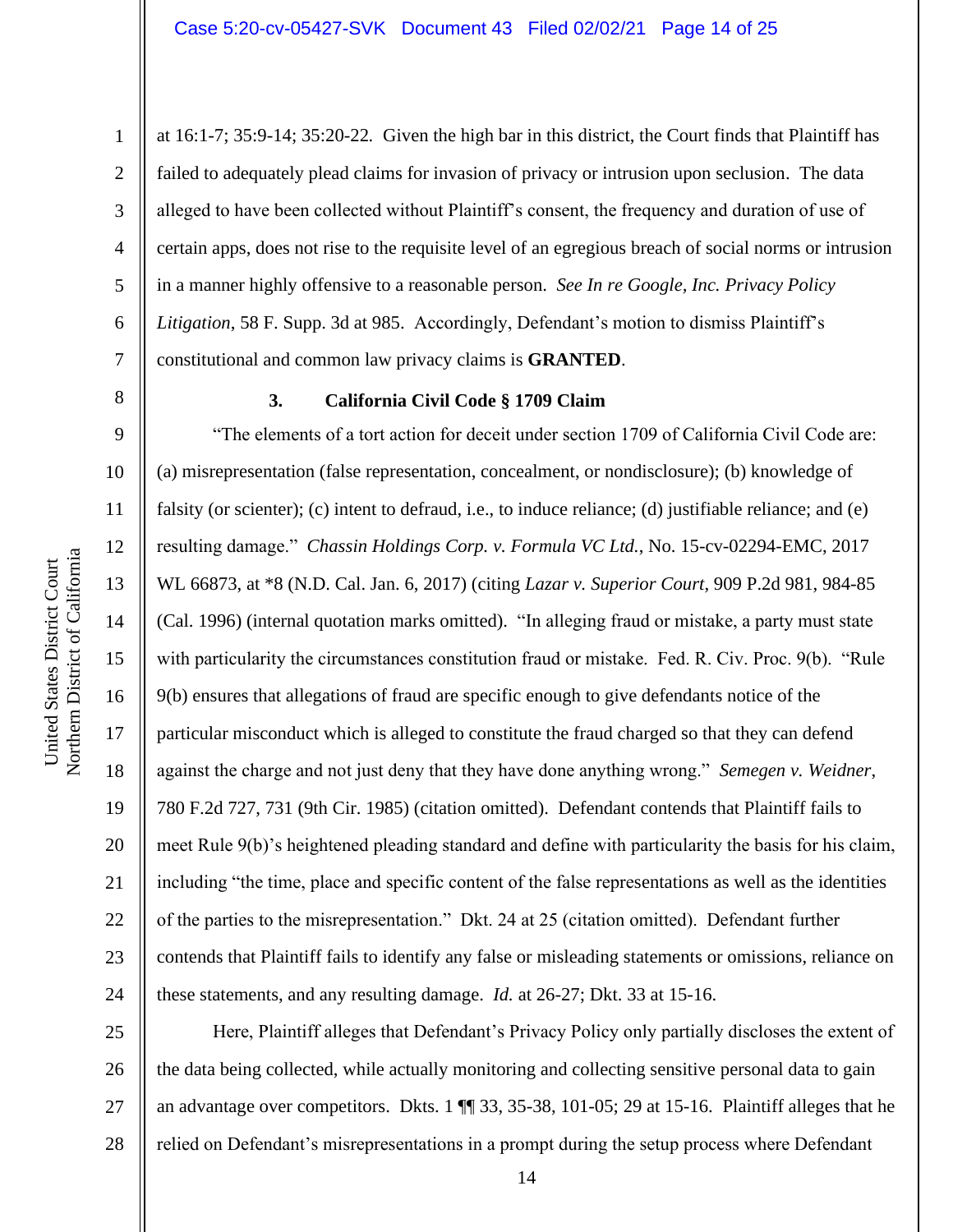Northern District of California Northern District of California United States District Court United States District Court

1 2 3 4 5 6 7 8 9 said it would only collect certain data to offer "a more personalized experience." Dkts. 1  $\P$  33-34; 29 at 16. Finally, Plaintiff alleges that he would not have purchased an Android phone had he known these statements were false. Dkts. 1 ¶¶ 101, 105, 134; 29 at 16; *see In re Anthem, Inc. Data Breach Litig.*, No. 15-MD-02617-LHK, 2016 WL 3029783, at \*35 (N.D. Cal. May 27, 2016) (noting that plaintiffs alleged that "had they been aware of the material fact, they would not have purchased their affected mobile devices") (internal quotation marks and citation omitted). Plaintiff has alleged with particularity the specific statements and actions underlying this claim. Accordingly, Defendant's motion to dismiss Plaintiff's claim for violation of Section 1709 is **DENIED**.

10

11

12

13

14

15

16

17

## **4. California Consumer Privacy Act ("CCPA") Claim**

Civil Code § 1798.150 confers a private right of action for violations of section (a), which is related to personal information security breaches. Further, it explicitly states that "[n]othing in this title shall be interpreted to serve as the basis for a private right of action under any other law." Cal. Civ. Code § 1798.150(c). At the hearing, Plaintiff conceded that this claim should be dismissed because there are no allegations of a security breach in this case. Accordingly, Defendant's motion to dismiss Plaintiff's CCPA claim is **GRANTED**.

## **5. California Unfair Competition Law ("UCL")**

18 19 20 21 22 23 The UCL creates a cause of action for business practices that are: (1) unlawful; (2) unfair, or (3) fraudulent. Cal. Bus. & Profs. Code § 17200. Each "prong" of the UCL provides a separate and distinct theory of liability. *Lozano v. AT & T Wireless Servs., Inc.*, 504 F.3d 718, 731 (9th Cir. 2007). Further, to have standing to pursue this claim, plaintiffs must show that they "lost money or property" because of Defendant's conduct. Cal. Bus. & Prof. Code § 17204; *see In re Facebook, Inc., Consumer Privacy User Profile Litig.*, 402 F. Supp. 3d at 804.

24

## **a. Standing**

25 26 27 28 Defendant contends that Plaintiff has failed to establish statutory standing because personal information does not constitute property for purposes of a UCL claim and Plaintiff did not sufficiently allege actual reliance. Dkt. 24 at 29-30. To establish standing for a UCL claim, "[a] plaintiff must show he personally lost money or property because of his own actual and reasonable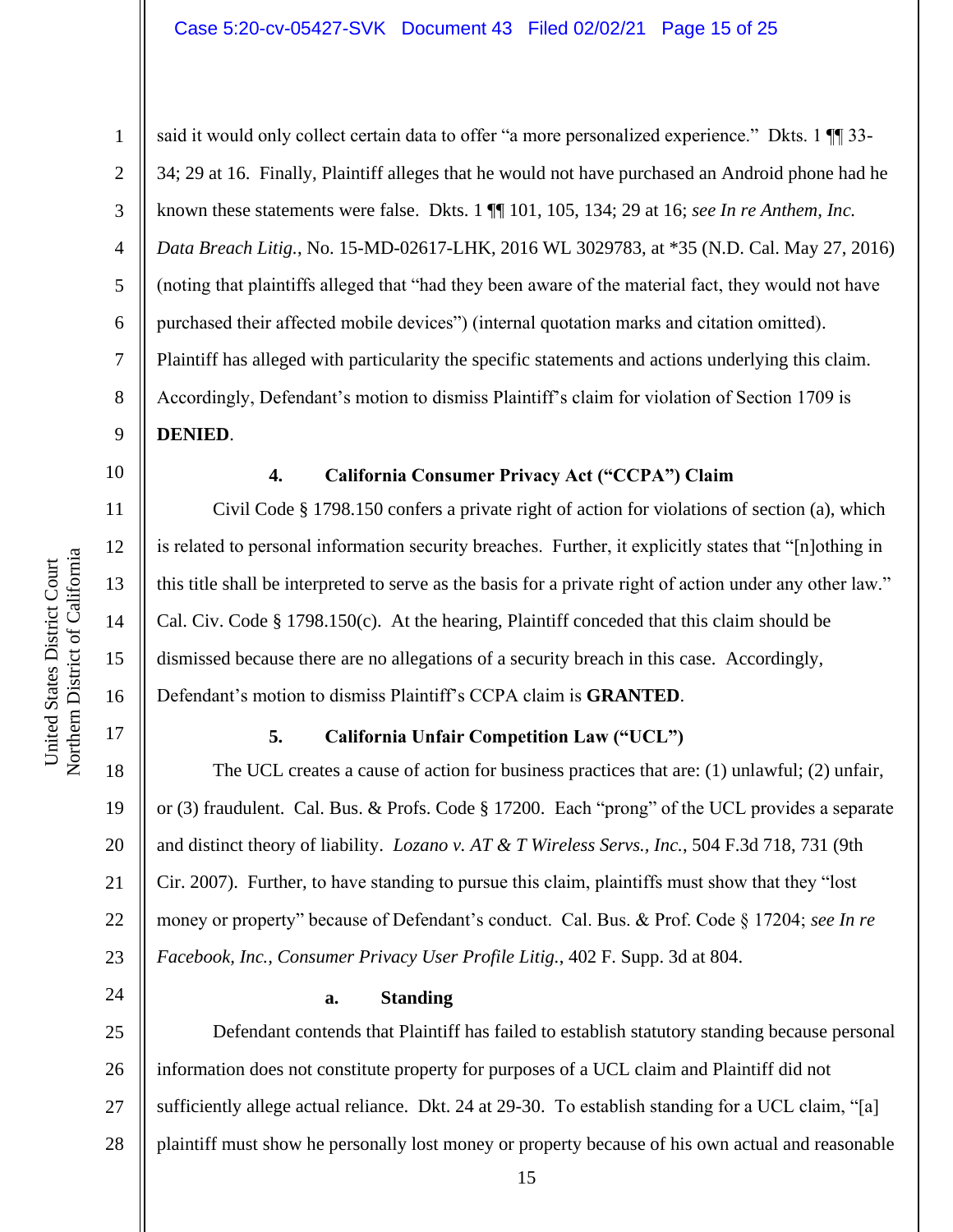#### Case 5:20-cv-05427-SVK Document 43 Filed 02/02/21 Page 16 of 25

1

2

3

4

5

6

7

8

9

10

11

12

13

14

15

16

17

18

19

20

reliance on the allegedly unlawful business practices." *In re iPhone Application Litig.*, 844 F. Supp. 2d at 1071 (citing *Kwikset Corp. v. Superior Court*, 51 Cal.4th 310, 330, 120 Cal. Rptr. 3d 741, 246 P.3d 877 (2011)). However, there are "innumerable ways in which economic injury from unfair competition may be shown." *Kwikset Corp.*, 51 Cal.4th at 323, 120 Cal.Rptr.3d 741, 246 P.3d 877. For example, "[a] plaintiff may (1) surrender in a transaction more, or acquire in a transaction less, than he or she otherwise would have; (2) have a present or future property interest diminished; (3) be deprived of money or property to which he or she has a cognizable claim; or (4) be required to enter into a transaction, costing money or property, that would otherwise have been unnecessary." *Id.* (citation omitted).

Plaintiff contends that he has alleged that he relied on Defendant's misrepresentations in purchasing and using an Android smartphone "and would not have done so if he had known Google would secretly monitor and collect his data from non-Google apps. Dkt. 29 at 20. Indeed, Plaintiff has alleged that "[h]ad Plaintiff known that his information would be monitored, disclosed and misused for Defendants' sole benefit, he would not have used Defendants' service." Dkt. 1 ¶ 128; *see, e.g.*, *Kwikset Corp.*, 51 Cal.4th at 330, 120 Cal.Rptr.3d 741, 246 P.3d 877 (finding that the assertion that he or she "would not have bought the product but for" the unfair business practice is sufficient to establish UCL standing). Thus, Plaintiff has sufficiently alleged a loss of money or property as a result of the UCL violation. As Plaintiff has pleaded their UCL claim under all three prongs, the Court will address in turn whether Plaintiff has sufficiently alleged a claim under the UCL.

21

#### **b. Unlawful Prong**

22 23 24 25 26 27 28 "The unlawful prong of the UCL prohibits anything that can properly be called a business practice and that at the same time is forbidden by law." *In re iPhone Application Litig.*, 844 F. Supp. 2d at 1072 (citing *Cel-Tech Commc'ns, Inc. v. L.A. Cellular Tel. Co.*, 20 Cal.4th 163, 180, 83 Cal. Rptr. 2d 548, 973 P.2d 527 (1999) (internal quotation marks omitted)). Section 17200 of the Business and Professions Code permits injured customers to "borrow" violations of other laws and treat them as unfair competition that is independently actionable. *Id.* Plaintiff alleges that Defendant engaged in unlawful business practices in violation of the California common law,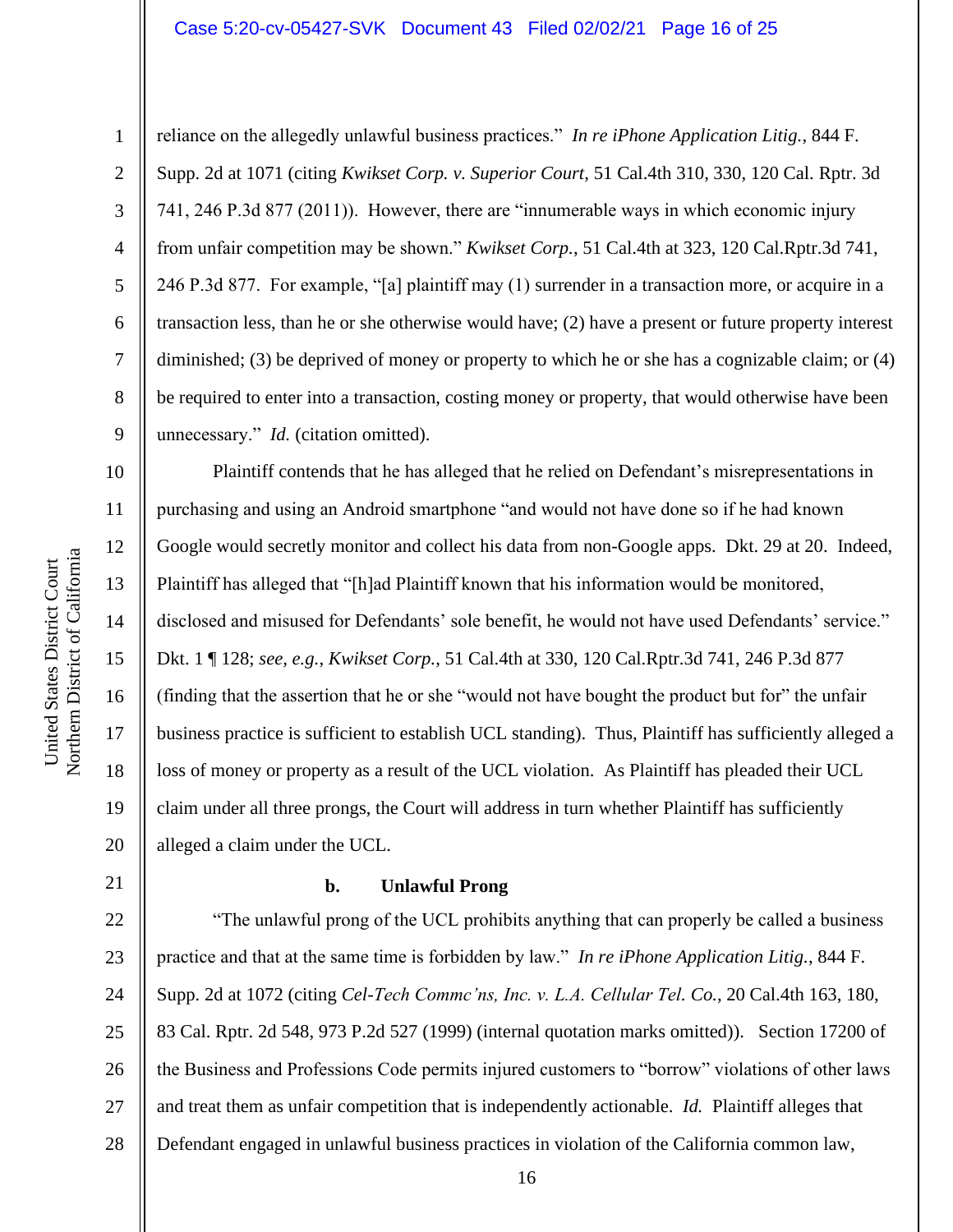11

1 2 3 4 5 6 7 8 9 10 California Constitution, California Civil Code § 1709, and the California Consumer Privacy Act. Dkt. 1 ¶ 121. The Court has already considered the adequacy of Plaintiff's allegations as to the privacy rights under the California common law and California Constitution (Section IV.B.2), California Civil Code § 1709 (Section IV.B.3), and the California Consumer Privacy Act (Section IV.B.4). Accordingly, the Court must DISMISS any claims based on violation of the California common law, California Constitution, and the California Consumer Privacy Act. On the other hand, Plaintiff has stated a UCL claim based on California Civil Code § 1709, which the Court found to be sufficiently pleaded. *See supra* Section IV.B.3. Thus, Plaintiff's UCL claim survives to the extent is based upon the alleged violation of Civil Code § 1709, and Defendant's motion to dismiss is **DENIED**.

#### **c. Unfair Prong**

12 13 14 15 16 17 18 19 20 21 22 23 24 25 26 27 28 "The UCL also creates a cause of action for a business practice that is 'unfair' even if not specifically proscribed by some other law." *In re iPhone Application Litig.*, 844 F. Supp. 2d at 1072 (citing *Korea Supply Co. v. Lockheed Martin Corp.*, 29 Cal.4th 1134, 1143, 131 Cal. Rptr. 2d 29, 63 P.3d 937 (2003)). "The UCL does not define the term 'unfair.' In fact, the proper definition of 'unfair' conduct against consumers 'is currently in flux' among California courts." *Hodsdon v. Mars, Inc.*, 891 F.3d 857, 866 (9th Cir. 2018) (quoting *Davis v. HSBC Bank Nev., N.A.*, 691 F.3d 1152, 1169 (9th Cir. 2012). "Before *Cel-Tech*, courts held that 'unfair' conduct occurs when that practice 'offends an established public policy or when the practice is immoral, unethical, oppressive, unscrupulous or substantially injurious to consumers.'" *Davis*, 691 F.3d at 1169 (citing *S. Bay Chevrolet v. Gen. Motors Acceptance Corp.*, 72 Cal. App. 4th 861, 85 Cal. Rptr. 2d 301, 316 (1999)). The balancing test in *S. Bay Chevrolet* requires the Court to "weigh the utility of the defendant's conduct against the gravity of the harm to the alleged victim." *Davis*, 691 F.3d at 1169 (internal quotation marks and citation omitted). In *Cel-Tech*, the California Supreme Court established a more concrete definition of "unfair," defining it as "conduct that threatens an incipient violation of an antitrust law, or violates the policy or spirit of one of those laws because its effects are comparable to or the same as a violation of the law, or otherwise significantly threatens or harms competition." 20 Cal. 4th at 187, 83 Cal. Rptr. 2d 548, 973 P.2d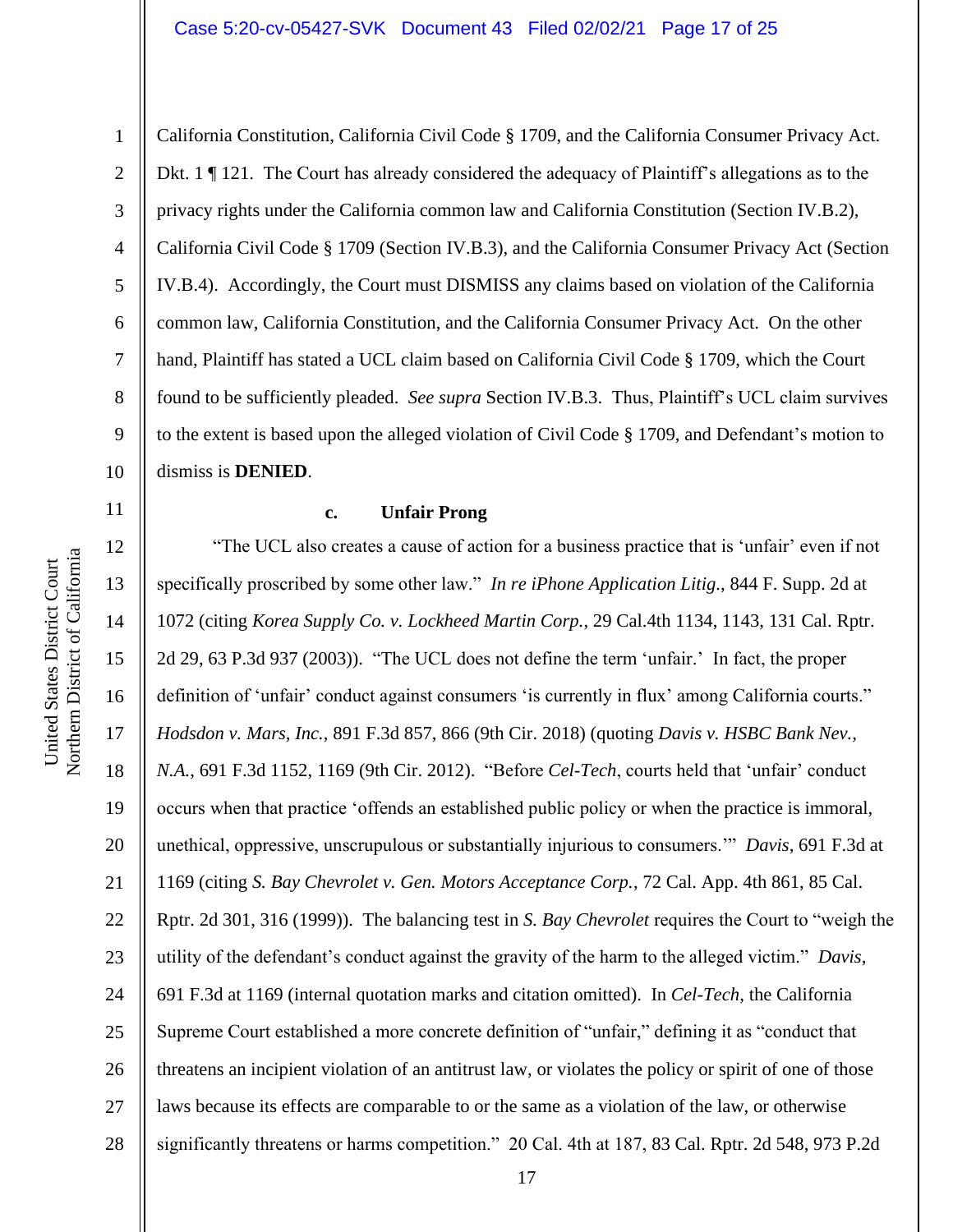527. Further, "any finding of unfairness to competitors under section 17200 [must] be tethered to some legislatively declared policy or proof of some actual or threatened impact on competition." *Id.* at 186-87. While the *Cel-Tech* test did not apply to actions by consumers, "some courts in California have extended the *Cel-Tech* definition to consumer actions." *Davis*, 691 F.3d at 1170. The parties argue under both the *Cel-Tech* test and the balancing test under *S. Bay Chevrolet*.

Defendant argues that Plaintiff's claim under the unfair prong cannot overcome either the tethering or balancing test. Specifically, Defendant argues the predicate claims to which Plaintiff "tethers" his UCL claim fails. Dkt. 24 at 31. Further, Defendant argues that Plaintiff fails to establish or explain why the benefits of developing new products, features, and technologies for the users and the public are outweighed by any alleged injury to Plaintiff. *Id.* Plaintiff argues that Defendant's collection of consumer data violated California's public policy of protecting fundamental privacy rights and there is no corresponding benefit under the balancing test. Dkt. 29 at 22. At the motion to dismiss stage, the Court cannot say that the benefits from collecting that information to develop new products, features, and technologies for the benefit of the users and the public necessarily outweighs the harm. *See In re Google Assistant Privacy Litig.*, 457 F. Supp. 3d at 844; *In re iPhone Application Litig.*, 844 F. Supp. 2d at 1073 ("While the benefits of Apple's conduct may ultimately outweigh the harm to consumers, this is a factual determination that cannot be made at this stage of the proceedings."). Accordingly, Defendant's motion to dismiss on the unfair prong of the UCL is **DENIED**.

20

1

2

3

4

5

6

7

8

9

10

11

12

13

14

15

16

17

18

19

## **d. Fraudulent Prong**

21 22 23 24 25 26 27 28 "In order to state a cause of action under the fraud prong of the UCL, a plaintiff must show that members of the public are likely to be deceived." *In re iPhone Application Litig.*, 844 F. Supp. 2d at 1073 (citing *Schnall v. Hertz Corp.*, 78 Cal. App. 4th 1144, 1167, 93 Cal. Rptr. 2d 439 (2000)). "The challenged conduct 'is judged by the effect it would have on a reasonable consumer.'" *Davis*, 691 F.3d at 1169 (quoting *Puentes v. Wells Fargo Home Mortg., Inc.*, 160 Cal. App. 4th 638, 72 Cal. Rptr. 3d 903, 909 (2008)).Rule 9(b)'s heightened pleading requirements apply to UCL claims under this prong. *Kearns v. Ford Motor Co.*, 567 F.3d 1120, 1125 (9th Cir. 2009). Thus, claims under this prong must allege "an account of the time, place,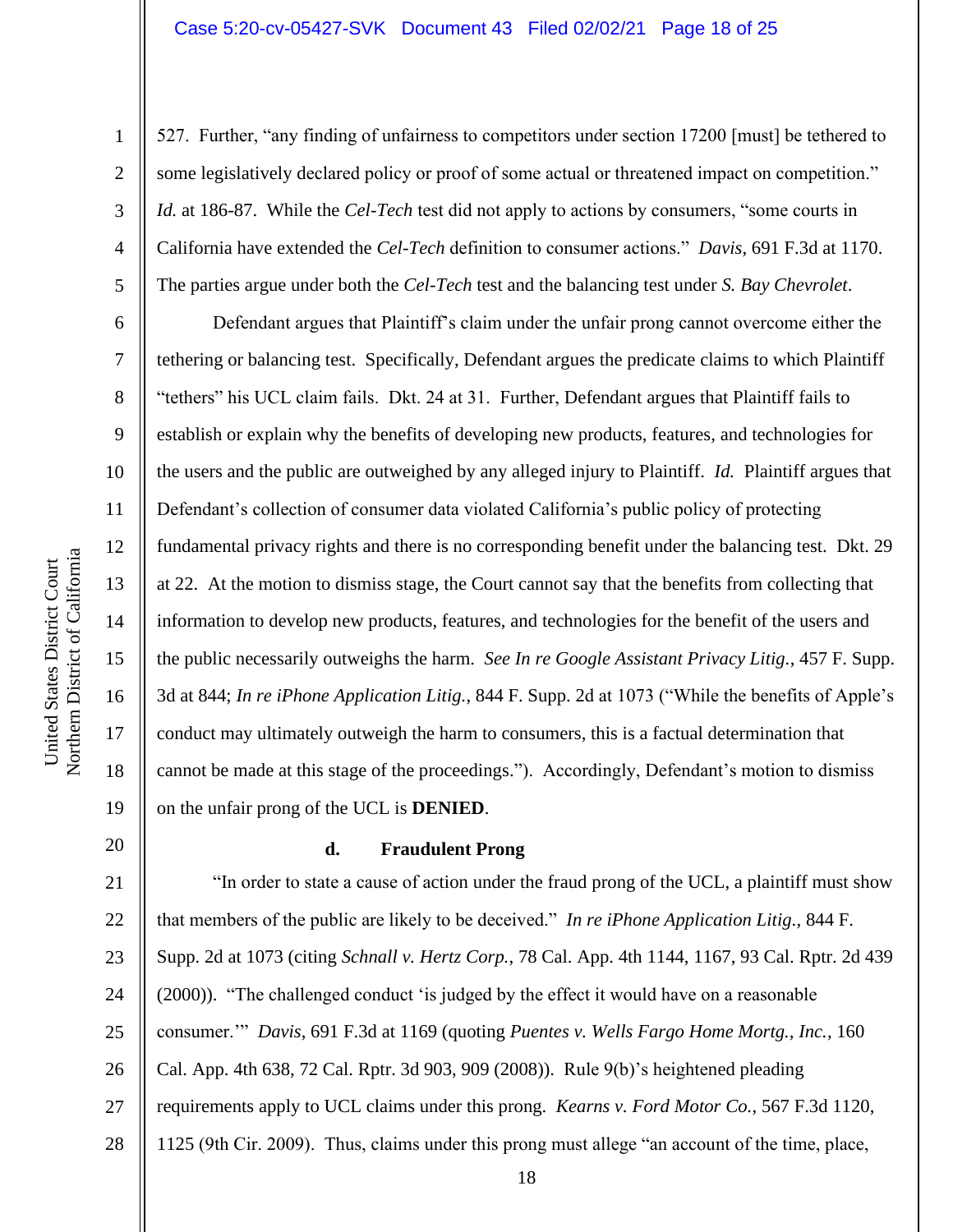and specific content of the false representations as well as the identities of the parties to the misrepresentations." *Swartz v. KPMG LLP*, 476 F.3d 756, 764 (9th Cir. 2007) (internal quotation marks and citation omitted).

Here, Plaintiff have met their burden of pleading with particularity the basis of their UCL claim under the fraudulent prong. As stated previously under Section IV.B.3., Plaintiff alleges that Defendant's Privacy Policy only partially discloses the extent of the data being collected, including to provide better services and to offer a more personalized experience, while actually monitoring and collecting sensitive personal data to obtain information to gain an advantage over competitors. Dkts. 1 ¶¶ 33, 35-38, 101-05, 127; 29 at 21. Further, Plaintiff has alleged that he reasonably relied upon these representations and if he had "known that his information would be monitored, disclosed and misused for Defendants' sole benefit, he would not have used Defendants' service." Dkts. 1 | 128; 29 at 21. At this stage, Plaintiff's allegations are sufficient to state a claim. Accordingly, Defendant's motion to dismiss on the fraudulent prong of the UCL is **DENIED**.

### **6. California Consumers Legal Remedies Act ("CLRA")**

The CLRA prohibits "unfair methods of competition and unfair or deceptive acts or practices." Cal. Civ. Code § 1770. To state a claim under CLRA, a plaintiff must allege: "(1) a misrepresentation; (2) reliance on that misrepresentation; and (3) damages caused by that misrepresentation." *In re Sony PS3 Other OS Litigation*, 551 F. App'x 916, 920 (9th Cir. 2014). "CLRA claims are governed by the 'reasonable consumer' test, under which a plaintiff must allege that 'members of the public are likely to be deceived.'" *Id.* (quoting *Williams v. Gerber Prods. Co.*, 552 F.3d 934, 938 (9th Cir.2008)).

23 24 25 26 27 28 Defendant first argues that Plaintiff failed to identify any misrepresentation by Defendant with the specificity required under Rule 9(b). Dkt. 24 at 27. Further, Defendant argues that Defendant fails to state a claim under the CLRA because Plaintiff failed to allege any qualifying transaction under the statute. *Id.* at 27-28. Defendant also argues that Plaintiff fails to identify the good or service upon which his CLRA claim is based and Defendant's Android operating system cannot constitute a "good" under the CLRA "sale or lease requirement." *Id.* at 28. Defendant also

1

2

3

4

5

6

7

8

9

10

11

12

13

14

15

16

17

18

19

20

21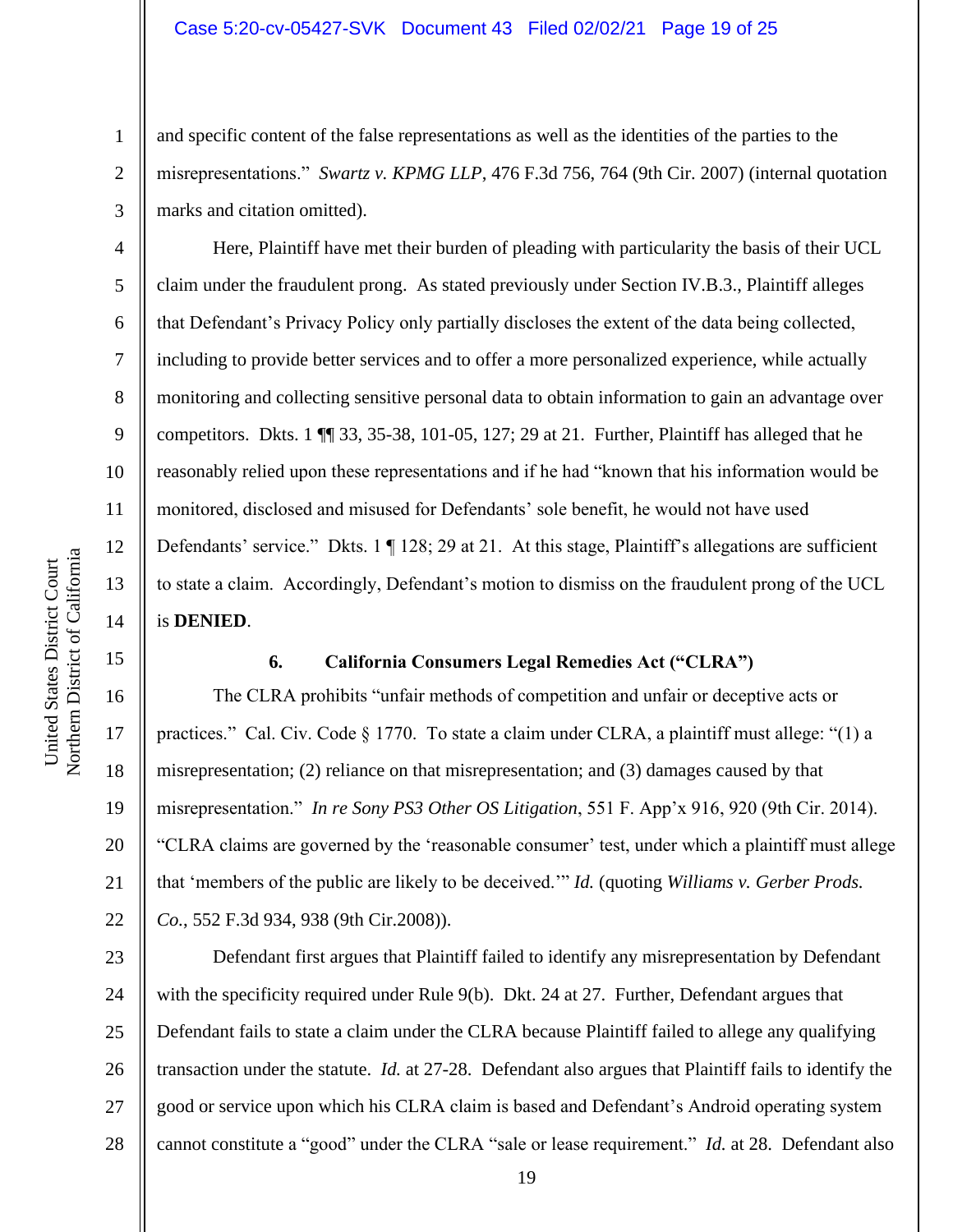#### Case 5:20-cv-05427-SVK Document 43 Filed 02/02/21 Page 20 of 25

argues that Plaintiff failed to adequately allege that he suffered damage as a result of Defendant's allegedly inaccurate representations. *Id.* at 28-29. Finally, Defendant contends that Plaintiff failed to comply with Civil Code § 1780(d), which requires that Plaintiff concurrently "file an affidavit stating facts showing that the action has been commenced in a county described in this section as a proper place for the trial of the action." *Id.* at 29.

Similar to Plaintiff's section 1709 claim under Section IV.B.3, Plaintiff has alleged that Defendant's Privacy Policy only partially discloses the extent of the data being collected, while actually monitoring and collecting sensitive personal data to obtain information to gain an advantage over competitors. Dkts. 1 ¶¶ 33, 35-38, 101-05, 132-33; 29 at 15-16, 18. Additionally, Plaintiff alleges that he relied on Defendant's misrepresentations in a prompt during the setup process where Defendant said it would only collect certain data to offer "a more personalized experience." Dkts. 1  $\P$  33-34; 29 at 16. Plaintiff alleges that he would not have purchased an Android phone had he known these statements were false. Dkts. 1  $\P$  101, 105, 134; 29 at 16, 19; *see also In re iPhone Application Litig.*, 844 F. Supp. 2d at 1071 (finding that the plaintiffs articulated a damages claim that is cognizable under the CLRA because plaintiffs alleged that they overpaid for their iDevices as a result of defendant's failure to disclose its information tracking and collection practices with respect to the free apps). Further, Plaintiff's allegations are not premised on the Android operating system, but the sale of the Android device itself. *See In re Google Inc. Privacy Policy Litig.*, 58 F. Supp. 3d at 981-82 ("The Android-powered device is the 'tangible chattel' that makes Google the proper target of a CLRA claim."); *In re iPhone Application Litig.*, 844 F. Supp. 2d at 1071 (finding that plaintiffs' claim "thus arises out of the sale of a good, and not the downloading of free software").

23 24 25 26 27 28 However, Civil Code § 1780(d) states that "[i]f a plaintiff fails to file the affidavit required by this section, the court shall, upon its own motion or upon motion of any party, dismiss the action without prejudice. Plaintiff has not filed the affidavit "stating facts showing that the action has been commenced in a county described in this section as a proper place for the trial of the action." Cal. Civ. Code § 1780(d). Thus, Plaintiff does not have standing to assert a CLRA claim. *See In re Apple and AT & T iPad Unlimited Data Plan Litig.*, 802 F. Supp. 2d 1070, 1077 (N.D.

1

2

3

4

5

6

7

8

9

10

11

12

13

14

15

16

17

18

19

20

21

22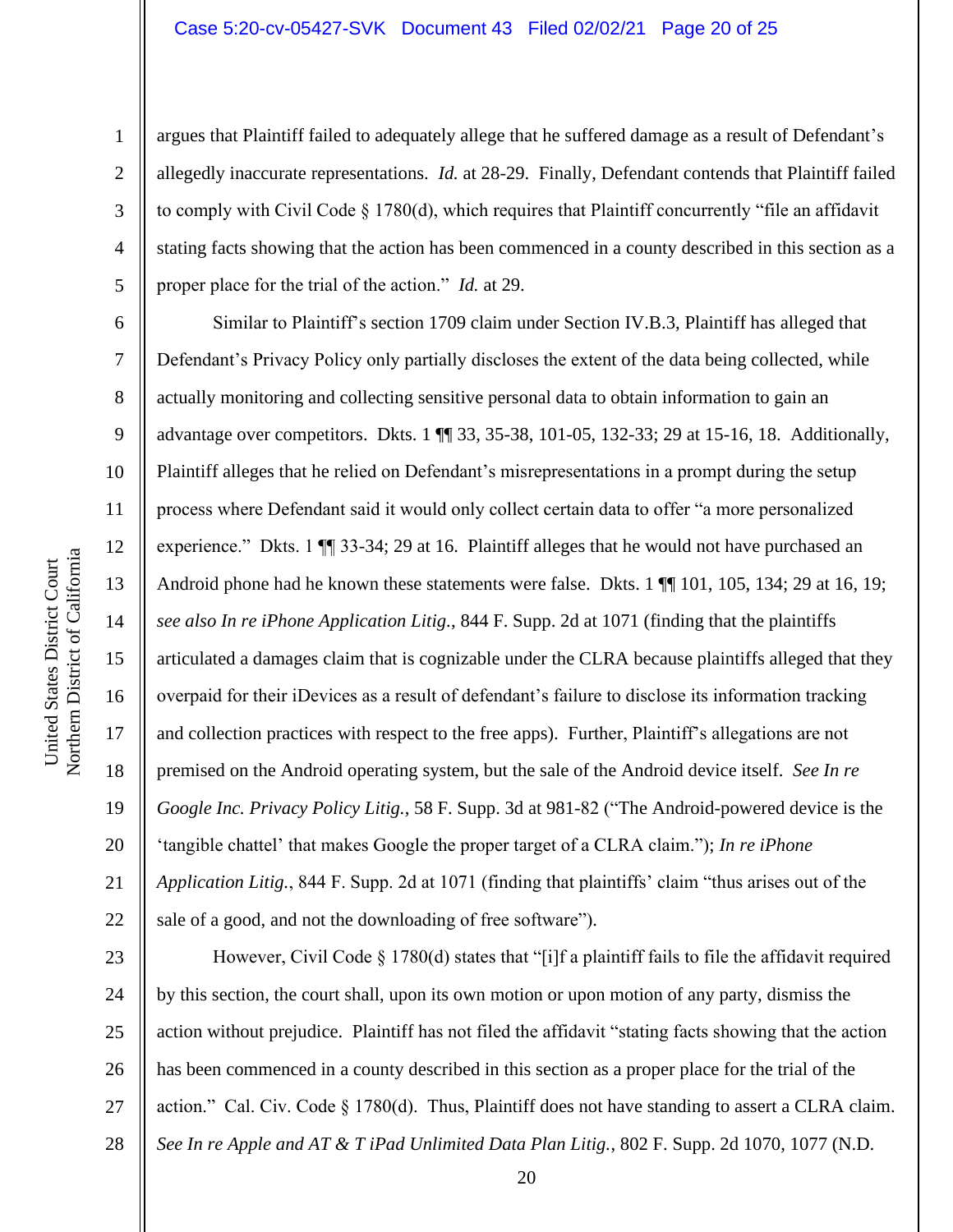#### Case 5:20-cv-05427-SVK Document 43 Filed 02/02/21 Page 21 of 25

11

12

13

14

15

16

17

18

19

1 2 3 4 5 6 7 8 9 10 Cal. 2011) (dismissing the CLRA claims without prejudice because they did not file the required affidavits); *Gentges v. Trend Micro Inc.*, No. C 11-5574 SBA, 2012 WL 2792442, at \*6 n.4 (N.D. Cal. July 9, 2012) (finding that Plaintiffs' admitted failure to file the requisite certificate under California Civil Code § 1780(d) deprives Plaintiff of standing to assert a CLRA claim); *see also Rossetti v. Stearn's Products, Inc.*, CV 16-1875-GW(SSx), 2016 WL 3277295, at \*2 (C.D. Cal. June 6, 2016) ("Indeed, courts have applied the [Section 1780(d) affidavit] requirement even to cases that were filed directly in federal court."); *but see Sandoval v. PharmaCare US, Inc.*, 145 F. Supp. 3d 986, 999 (S.D. Cal. 2015) (finding that because the requirement is procedural, "it does not apply to CLRA claims filed in federal court"). Accordingly, Defendant's motion to dismiss Plaintiff's CLRA claim is **GRANTED**.

#### **7. Breach of Contract**

Defendant argues that Plaintiff failed to allege breach of any provision of the TOS or that Defendant collected any information other than what it properly disclosed in its Privacy Policy. Dkt. 24 at 33. Further, Defendant contends that Plaintiff has failed to allege facts sufficient to show how any alleged breach by Defendant caused him harm.

To plead a claim for breach of contract, Plaintiff must allege: "(1) the existence of a contract with Defendants, (2) their performance under that contract, (3) Defendants breached that contract, and (4) they suffered damages." *In re Google Assistant Privacy Litig.*, 457 F. Supp. 3d at 831 (citation omitted).

20 21 22 23 24 25 26 27 28 Plaintiff adequately alleges the parties entered into a contract, agreeing to abide by Defendant's TOS, which includes the Privacy Policy. Dkt. 1 ¶¶ 138-40. Further, Plaintiff alleges that Defendant lacked consent to collect sensitive personal information to gain a competitive edge in the market against its rivals, but did so, collecting information such as the frequency in which Plaintiff and class members opened non-Google apps and the duration of time spent on the thirdparty-apps. Dkts. 1 ¶¶ 103, 142-43; 29 at 23. By doing so, Plaintiff alleges that Defendant "breached its contract with Plaintiff and Class members." Dkt. 1 ¶¶ 143-44. "A contract provision will be considered ambiguous when it is capable of two or more reasonable interpretations" and "where the language leaves doubt as to the parties' intent, the motion to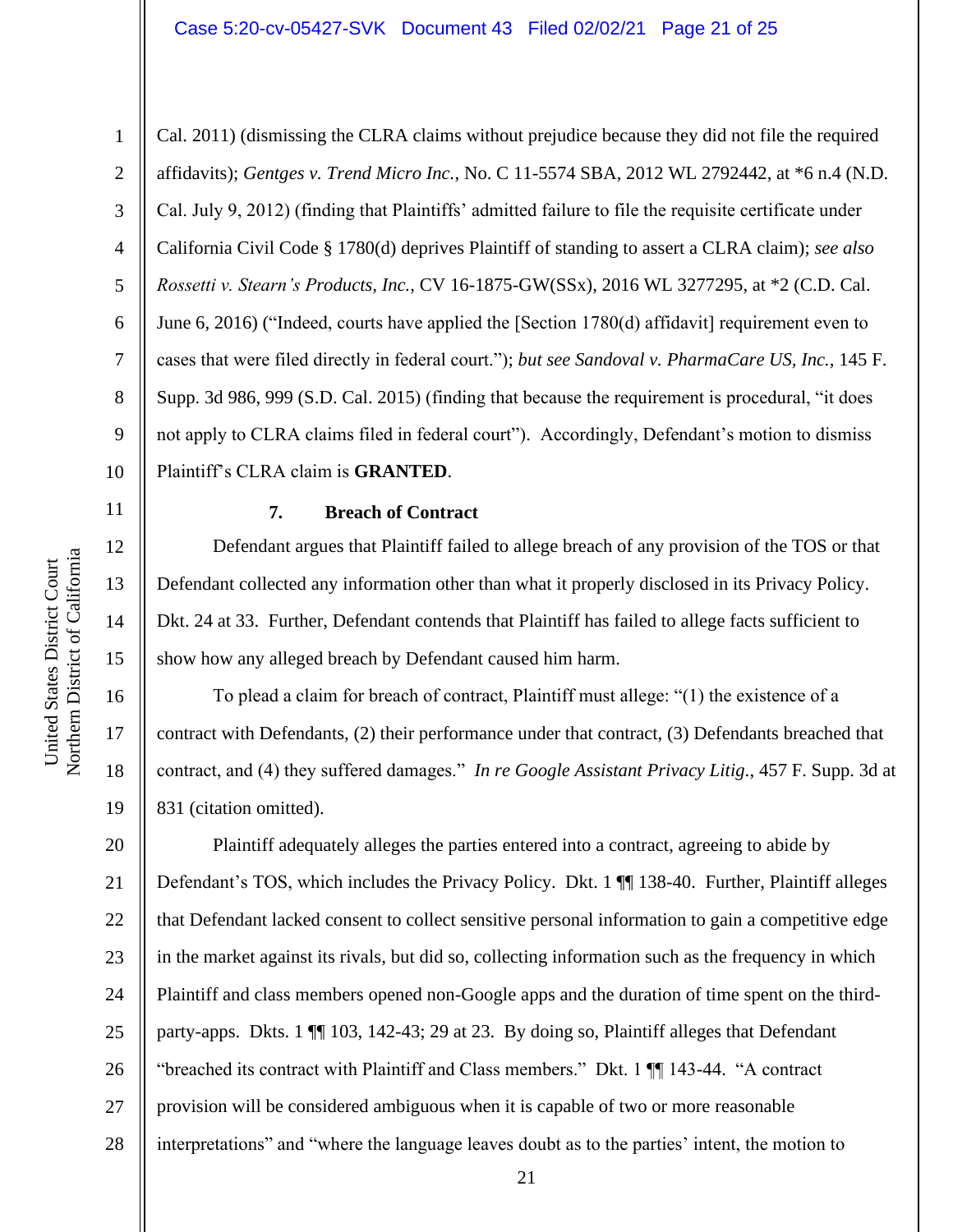dismiss must be denied." *Williams v. Apple, Inc.*, 449 F. Supp. 3d 892, 908-09 (N.D. Cal. 2020). As stated previously in Section IV.B.1 discussing consent, the parties have proffered varying interpretations of the Privacy Policy. Further, Plaintiff alleges that Defendant's breach directly caused damages, including that Plaintiff would not have purchased an Android Smartphone otherwise or would not have paid as high a price, his Android device is now worth less, and the unlawful collection has resulted in a "diminution in the value of his personal information." Dkts. 1 ¶ 145; 29 at 23; *see In re Facebook, Inc. Consumer Privacy User Profile Litig.*, 402 F. Supp. 3d at 802 ("The plaintiffs can seek damages for the detriment caused by the breach.") (internal quotation marks and citation omitted). Accordingly, Defendant's motion to dismiss Plaintiff's breach of contract claim is **DENIED**.

## **8. Breach of Implied Contract**

At the hearing, Plaintiff indicated that this claim was included in the alternative to the breach of contract claim and that to the extent that the Court finds that there was an express contract, this claim should be dismissed. As discussed in Section IV.B.7, the Court has reasoned that Plaintiff adequately alleges the parties entered into a contract. Accordingly, Defendant's motion to dismiss Plaintiff's breach of implied contract claim is **GRANTED**.

# **9. Unjust Enrichment**

18 19 20 21 22 23 Plaintiff, on behalf of himself and the class, alleges a claim against Defendant for unjust enrichment. Courts have determined that unjust enrichment is not a cause of action. *See In re iPhone Application Litig.*, 844 F. Supp. 2d at 1075; *Low*, 900 F. Supp. 2d at 1031; *Hill v. Roll Int'l Corp.*, 195 Cal. App. 4th 1295, 1307. Plaintiff's unjust enrichment claim does not properly state an independent cause of action and must be dismissed. Accordingly, Defendant's motion to dismiss Plaintiff's unjust enrichment cause of action is **GRANTED**.

24

# **10. Request for Relief under the Declaratory Judgment Act**

25 26 27 28 The Declaratory Judgment Act provides that "[i]n a case of actual controversy within its jurisdiction . . . any court of the United States . . . may declare the rights and other legal relations of any interested party seeking such declaration, whether or not further relief is or could be sought." 28 U.S.C. § 2201(a). Defendant contends that Plaintiff's request for declaratory

1

2

3

4

5

6

7

8

9

10

11

12

13

14

15

16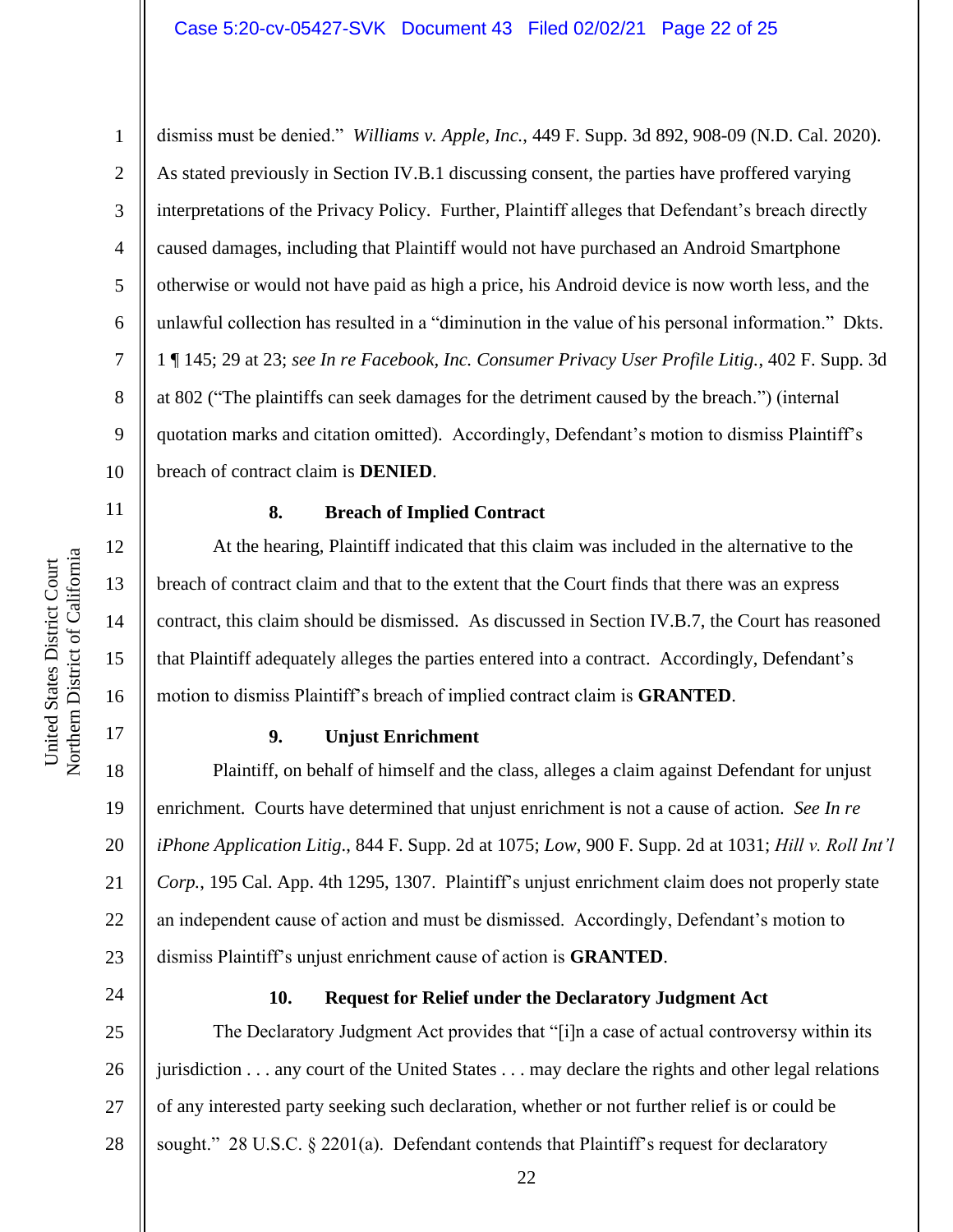## Case 5:20-cv-05427-SVK Document 43 Filed 02/02/21 Page 23 of 25

Northern District of California Northern District of California United States District Court United States District Court

1

10

11

12

13

14

15

16

17

18

19

20

21

22

23

24

25

2 3 4 5 6 7 8 9 judgment should be dismissed because each of his underlying claims fail and this claim "may not stand alone." Dkt. 24 at 34. However, as reasoned above, some of Plaintiff's underlying claims have survived the motion to dismiss stage. *See Wolf v. Wells Fargo Bank, N.A.*, No. C11-01337 WHA, 2011 WL 4831208, at \*10 (N.D. Cal. Oct. 12, 2011) ("Plaintiff's operative complaint sought declaratory relief. This claim is actually a request for remedy—to weigh it, the court must look to its underlying claims. Until plaintiff's claims are finally determined, it is impossible for this order to say that declaratory relief will not be in order.") (citing *Boeing Co. v. Cascade Corp.*, 207 F.3d 1177, 1192 (9th Cir. 2000)). Accordingly, the Court **DENIES** Defendant's motion to dismiss Plaintiff's declaratory relief claim.

# **11. California's Invasion of Privacy Act ("CIPA")**

Plaintiff's final claim is a request for relief under CIPA. Dkt. 1  $\P$  174-79. The California Legislature enacted CIPA in response to "advances in science and technology [that] have led to the development of new devices and techniques for the purposes of eavesdropping upon private communications" and prohibits unauthorized interceptions of communications in order "to protect the right of privacy." Cal. Penal Code § 630. Section 631 makes it unlawful for any person to use a "machine, instrument, or contrivance" to "intentionally tap[], or make[] any unauthorized connection . . . with any telegraph or telephone wire, line, cable, or instrument" or to read, attempt to read, or learn the "contents or meaning of any message, report, or communication while the same is in transit or passing over any wire, line or cable" without the consent of all parties to the communication. "The California Supreme Court has held that § 631 protects against three distinct types of harms: 'intentional wiretapping, willfully attempting to learn the contents or meaning of a communication in transit over a wire, and attempting to use or communicate information obtained as a result of engaging in either of the two previous activities.'" *In re Yahoo Mail Litigation*, 7 F. Supp. 3d 1016, 1036 (quoting *Tavernetti v. Superior Court*, 22 Cal.3d 187, 192, 148 Cal. Rptr. 883, 583 P.2d 737 (1978)).

26 27 28 Defendant contends that this claim should be dismissed because Plaintiff did not allege any "message, report, or communication" intercepted by Defendant and failed to allege how "monitoring" app-activity data could constitute the interception of a "message, report, or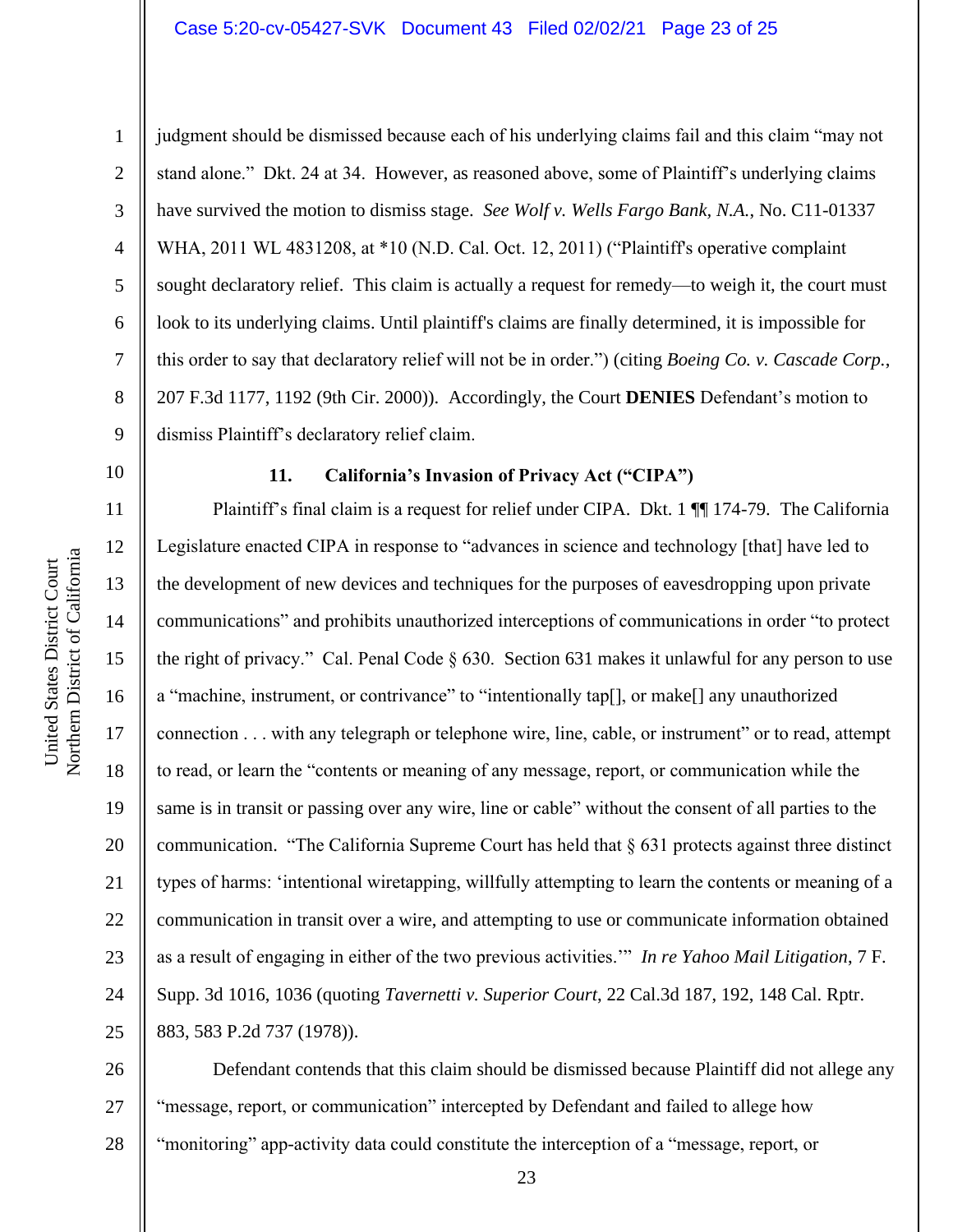#### Case 5:20-cv-05427-SVK Document 43 Filed 02/02/21 Page 24 of 25

Northern District of California Northern District of California United States District Court United States District Court

1 2 3 4 5 6 7 8 9 communication." Dkt. 24 at 22. Further, Defendant argues Plaintiff did not allege the "contents" of any purported communications allegedly intercepted by Defendant. *Id.* at 23. Finally, Defendant contends that Plaintiff's CIPA claim fails because the type of data Plaintiff alleges Defendant collects does not amount to the "contents" of a "communication" under CIPA. *Id.*  Plaintiff argues that he has successfully alleged a CIPA claim "by pleading that Google used a hidden program to intercept communications between Android users and third-party apps without their consent." Dkt. 29 at 13. Plaintiff further argues that Defendant mischaracterizes what types of information qualify as "content" as opposed to "record information" or "routine commercial data." *Id.* 

10 11 12 13 14 15 16 17 18 19 20 21 22 "The analysis for a violation of CIPA is the same as that under the federal Wiretap Act." *Cline v. Reetz-Laiolo*, 329 F. Supp. 3d 1000, 1051 (N.D. Cal. 2018) (citation omitted). The Wiretap Act defines the term "contents" as "any information concerning the substance, purport, or meaning of that communication." 18 U.S.C. § 2510. The Ninth Circuit has held that "record information regarding the characteristics of the message that is generated in the course of the communication" does not qualify as "contents." *In re Zynga Privacy Litig.*, 750 F.3d 1098, 1106 (9th Cir. 2014); *see also U.S. v. Reed*, 575 F.3d 900, 915-17 (9th Cir. 2009) (finding that information about a telephone call's "origination, length and time" was non-content "record" information). For example, in *Brodsky v. Apple Inc.*, the court determined that Plaintiffs could not maintain their CIPA claim predicated on "Plaintiffs' 'login activities,' or presumably Plaintiffs' user names and passwords," which constituted "record information." No. 19-CV-00712-LHK, 2019 WL 4141936, at \*7 (N.D. Cal. Aug. 30, 2019) (granting defendant's motion to dismiss plaintiffs' CIPA claim).

23 24 25 26 27 28 Here, Plaintiff alleges that Defendant collected data on when and how often an Android Smartphone user opens and runs non-Google apps and the amount of time spent on the apps. Dkt. 1 ¶ 25. This alone is more akin to log in activities, and *In re Zynga* forecloses a CIPA claim predicated on this type of record information. Thus, Plaintiff has failed to allege the contents of any communication that Defendant allegedly intercepted. Accordingly, the Court **GRANTS** Defendant's motion to dismiss Plaintiff's CIPA claim.